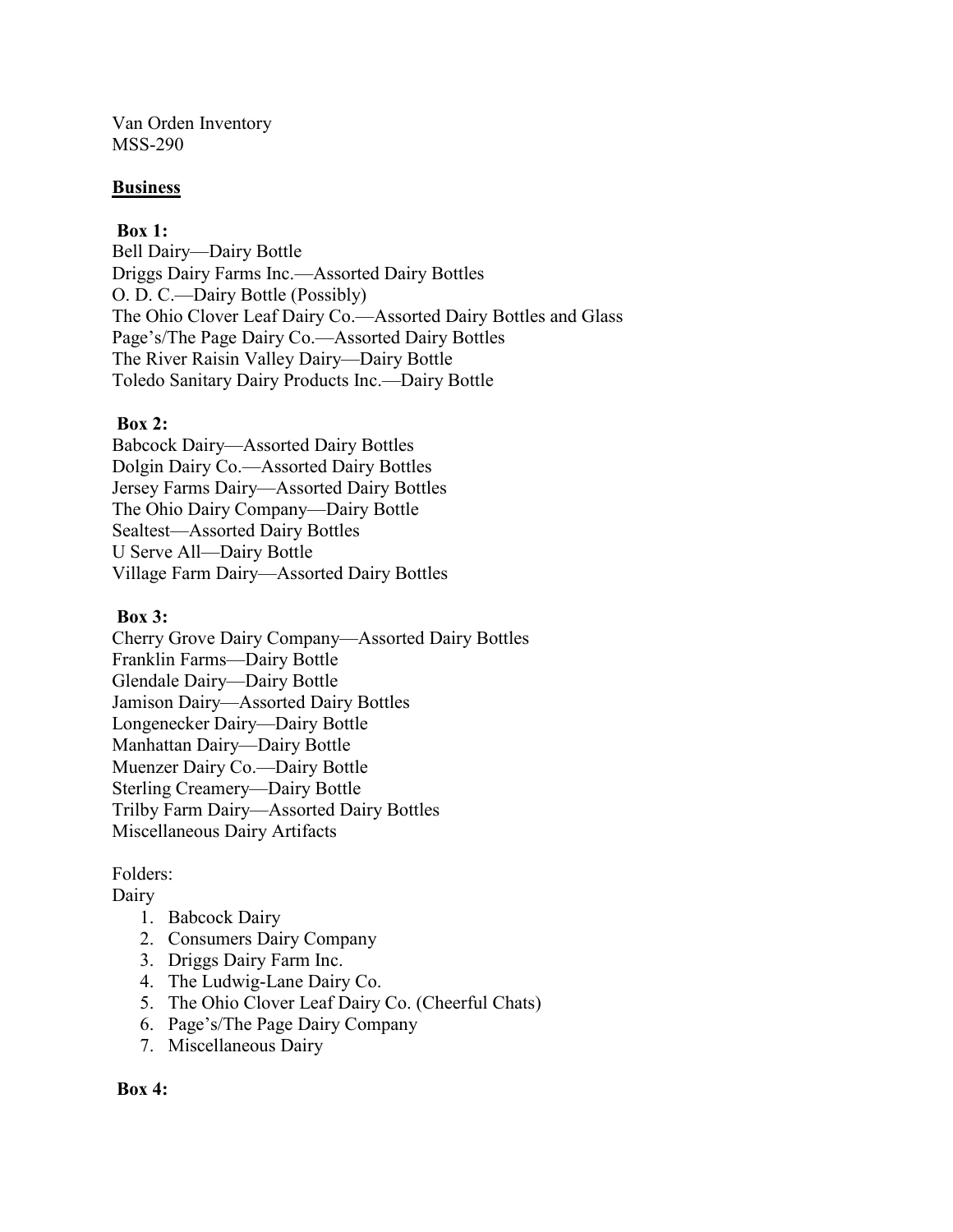### Folders:

**Banks** 

- 1. The Commerce Guardian Trust & Savings Bank
- 2. Commerce National Bank
- 3. First Federal Savings of Toledo
- 4. The Home Building and Savings Co.
- 5. Lucas County State Bank
- 6. The Ohio Citizens Trust Company/Ohio Citizens Bank
- 7. The Ohio Savings Bank and Trust Co.
- 8. The State Savings Bank Co.
- 9. The Toledo Trust Co.
- 10. Miscellaneous Banks
- Beauty and Clothing
	- 11. Beauty
	- 12. Bond Clothes
	- 13. Clothing
	- 14. Diapers
	- 15. Dry Cleaners and Laundry
	- 16. Jewelry

Department Stores and Shopping

- 17. Charga-Plate
- 18. The Lamson Brothers Co.
- 19. Lasalle's/Lasalle & Koch's
- 20. Lasalle's/Lasalle & Koch's—Welcome Booklet
- 21. The Lion Store
- 22. Tiedtke's
- 23. Miscellaneous Department Stores and Shopping
- Food
	- 24. Food Products
	- 25. Grocery Stores, Bakeries, Pastry Shops, etc.
	- 26. Menus
	- 27. Restaurants

Health

- 28. Drug Stores and Medicines
- 29. St. Vincent Hospital
- 30. The Toledo Hospital
- 31. Miscellaneous Hospitals, Clinics, etc.
- Services
	- 32. Cemeteries, Funeral Homes, etc.
	- 33. Insurance
	- 34. Storage Companies
- Stationers and Printers
	- 35. B. F. Wade & Sons Co.
	- 36. The Franklin Printing & Engraving Co. (Franklin Almanac)
	- 37. Miscellaneous Stationers and Printers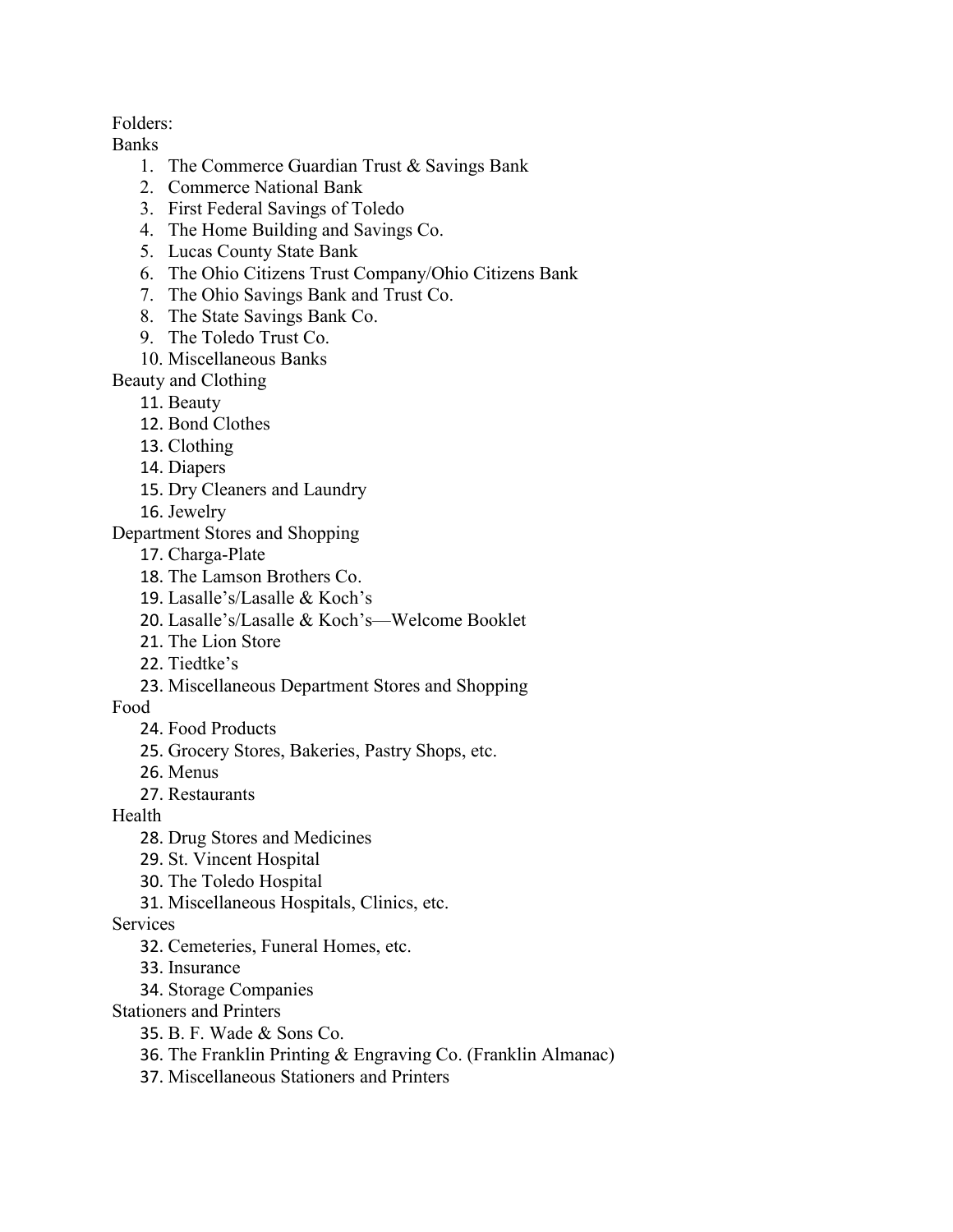#### **Box 5:**

Folders:

Fuel

- 1. Sun Oil
- 2. Miscellaneous Fuel (Wood, Coal, Oil, etc.)

Home Goods and Realty

- 3. Building Materials
- 4. Home Goods
- 5. Home Improvements
- 6. Interior Design
- 7. Realty

Hotels

8. Miscellaneous Hotels

- Machinery and Supply
	- 9. Hardware
	- 10. Machinery
	- 11. Metal
	- 12. Supply Companies
	- 13. Miscellaneous Machinery and Supply

Music and Art

- 14. Music and Radios
- 15. Painting Sets

Miscellaneous

- 16. Miscellaneous Business 1
- 17. Miscellaneous Business 2

Food—Assorted Bottles and Glasses Miscellaneous Banks Artifacts

## **Box 6:**

Banks

• Toledo Trust Paperweight Beauty and Clothing

• Sprenger's Glass

Dairy

- Sealtest—Milk Carton
- Trilby Dairy Farm—Milk Carton

Department Stores and Shopping

• Crowley, Milner & Co. Box

Food

- Carl Mazzurco Co.—Framed Image
- Joseph's Super Markets—Milk Carton

Fuel—Assorted Glasses and Tile

Health—Assorted Bottles

Home Goods and Realty—Assorted Glasses and Plate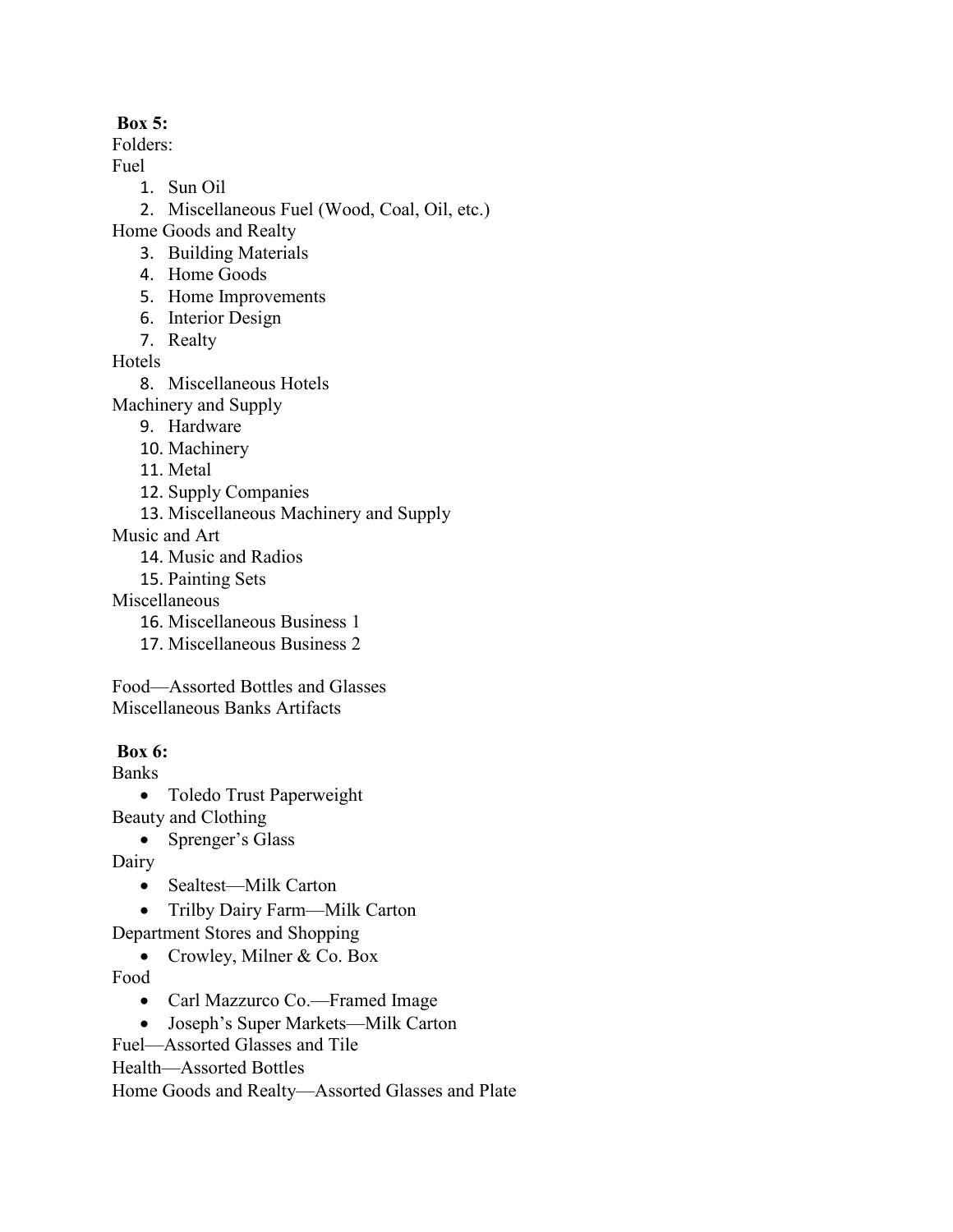Machinery and Supply

• G. H. Pelton and Son General Supply Store Plate Miscellaneous Hotels Artifacts Music and Art

• Don Shasteen Studios—Wood Burning "Electroart"

#### **Box 7:**

Miscellaneous Banks Artifacts Miscellaneous Beauty and Clothing Artifacts Miscellaneous Business Artifacts Miscellaneous Food Artifacts Miscellaneous Health Artifacts Miscellaneous Home Goods and Realty Artifacts Miscellaneous Machinery and Supply Artifacts Miscellaneous Stationers and Printers Artifacts

#### **Box 8:**

1-Way Beer Bottle—Assorted Bottles The Finlay Brewing Co.—Assorted Bottles The Grasser and Brand Brewing Co.—Assorted Bottles The Home Brewing Co.—Bottle The Huebner Brewing Co.—Assorted Bottles The Lima Brewing Co.—Bottle

#### **Box 9:**

Blue Book (Ohio Brewery Inc.)—Bottle Buckeye Bottling Works—Assorted Bottles Budweiser—Bottle (Owen-Illinois) City Bottling Works—Assorted Bottles The City Brewing Co.—Assorted Bottles Eagle Bottling Co.—Bottle Encore (Jos. Schlitz Brewing Co.)—Bottle (Owens-Illinois) The Hoppe & Strub Bottling Co.—Assorted Bottles Ontario Special Ale, Buckeye (Carling O'Keefe Breweries)—Bottle Saltzmann Bros. Brewers—Bottle Seagram's Pedigree—Bottle The Tiffin Brewing Co.—Bottle The Toledo Brewing and Malting Co.—Assorted Bottles

#### **Box 10:**

Buckeye Brewing Co,—Assorted Bottles and Glasses Miscellaneous Breweries Artifacts Miscellaneous Buckeye Brewing Co. Artifacts

Folders: **Breweries**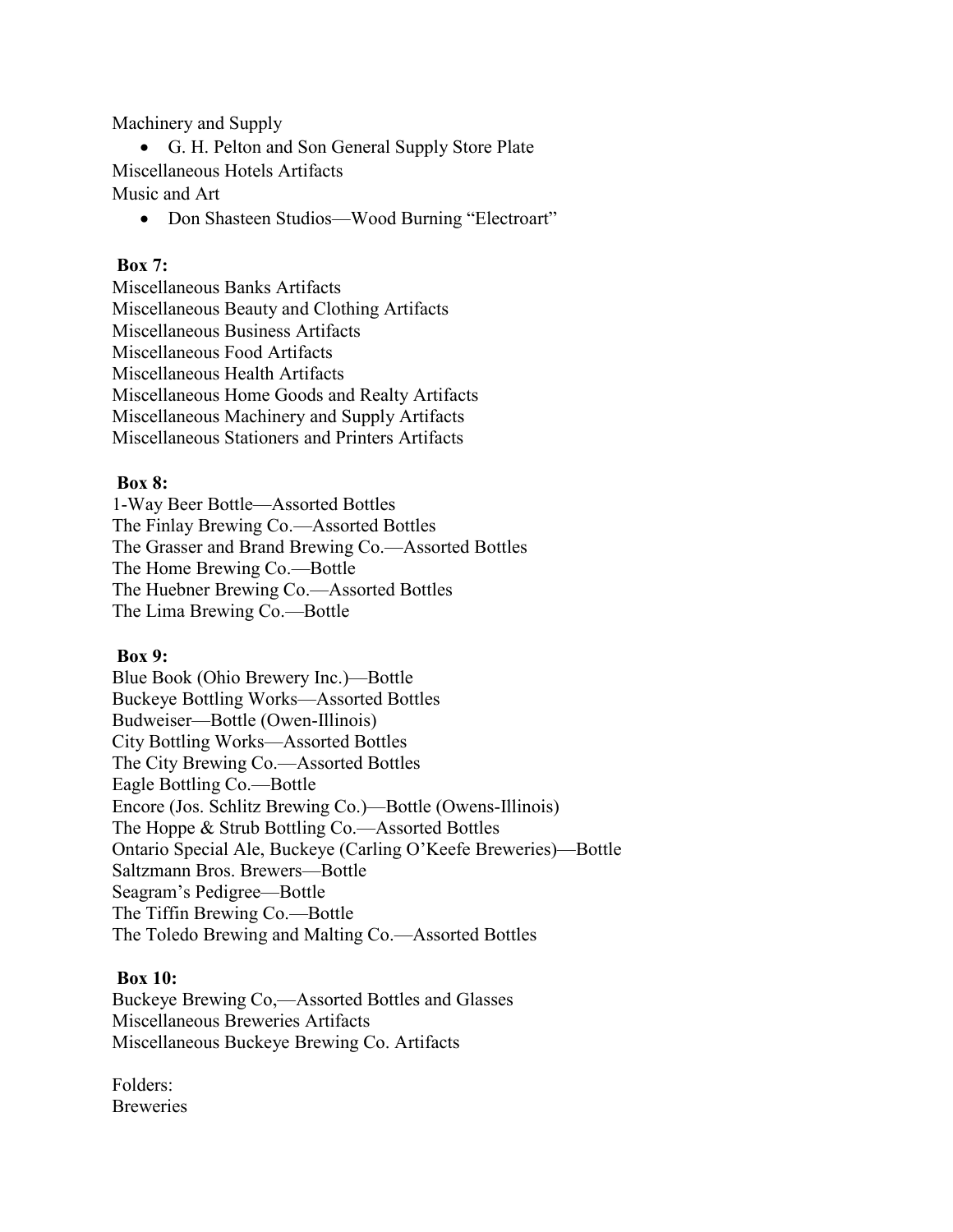- 1. The Buckeye Brewing Company—Blank Stationery
- 2. The Buckeye Brewing Company—Green Seal Beer Sketches
- 3. The Buckeye Brewing Company—Labels
- 4. The Buckeye Brewing Company—Letters to/from C. F. Scheele (1910-1916)
- 5. The Buckeye Brewing Company—Letters to/from the Roseville Pottery Co. (1911-1912)
- 6. The Buckeye Brewing Company—Letters to the Roulet Company/Annual Employees' Awards Dinner (1950s-1960s)
- 7. The Buckeye Brewing Company—Letters to/from the Smith-Hecht Co. (1915-1916)
- 8. The Buckeye Brewing Company—Miscellaneous Letters to/from the Buckeye B Co. (1900s-1920s)
- 9. The Buckeye Brewing Company—Miscellaneous Artifacts
- 10. The Finlay Brewing Co.
- 11. The Huebner Brewing Company
- 12. The Koerber Brewing Company
- 13. The Manhattan Brewing Company—Letters to/from the Merrill-Ranfft Co. (1930s)
- 14. Meister Bräu
- 15. The Toledo Brewing and Malting Co.
- 16. Miscellaneous Breweries

#### **Box 11:**

Ace Hy (Electro Pure Water Co.)—Bottle The Consumers Bottling Works Co.—Bottle Diehl—Bottle Du Pont Windshield Washer Solvent "7"—Bottle (Owens-Illinois) The Golden Hill—Bottle Hires (The Hires Bottling Co.)—Bottle Lake Erie Bottling Works—Bottle Lee-V Sodas (Levey Products Co.)—Bottle McLyman & Brady—Bottle Mohr Brothers Bottling Co.—Assorted Bottles (Mil-Kay, etc.) Nehi Bottling Co.—Assorted Bottles (Royal Crown Cola, etc.) Ohio Ginger Beer Co.—Bottle Old Charter Kentucky Bourbon (Old Charter Distillery Co.)—Bottle and Carrying Case Parfay—Assorted Bottles Philip Schmidt, Ginger Beer—Bottle The Toledo Star Bottling Works—Bottle Union Smile Bottling Works—Bottle Variety Club Beverage Co.—Bottle W. Oberdoerster (Cleveland, O.)—Bottle

### **Box 12:**

7 Up—Bottle Coca-Cola—Assorted Bottles and Glass Owens-Illinois—Assorted Glasses Pepsi-Cola—Assorted Bottles and Glass Sinclair Mfg. Co.—Bottle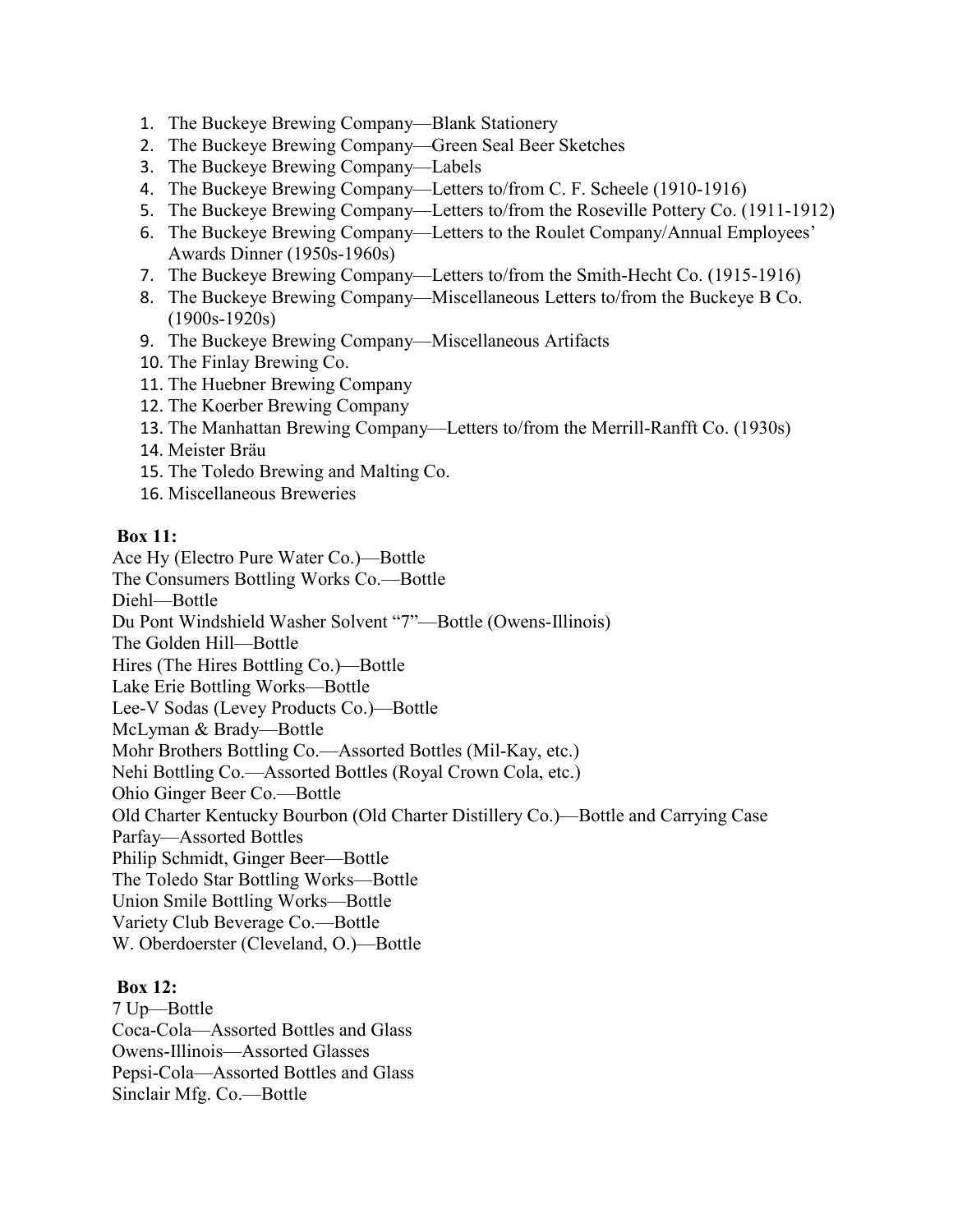### **Box 13:**

Owens-Illinois—Assorted Bottles and Glass

### **Box 14:**

Libbey Glass—Glasses in Original Packaging M. J. Owens, 1859-1923—Glass Bust

Folders:

Glass Companies

- 1. Libbey Glass
- 2. Libbey Glass—Film of Ceremonies Marking 150<sup>th</sup> Anniversary
- 3. Libbey Owens Ford
- 4. Libbey Owens Ford—Annual Reports (1959-1961)
- 5. Libbey Owens Ford—The Batch (1939-1941)
- 6. Libbey Owens Ford—We of Libbey Owens Ford
- 7. The Miracle of Glass
- 8. The New England Glass Company
- 9. The OnIzed Club
- 10. Owens/Corning
- 11. Owens-Illinois
- 12. Miscellaneous Glass Companies

### **Box 15:**

Libbey Glass—Assorted Glasses

Libbey Glass—Plant Visit Souvenir Safedge Glass Set in Original Packaging Miscellaneous Glass Companies Artifacts

## **Box 16:**

Folders:

Transportation

- 1. The American Ship Building Company (The American Ship Builder, 1951)
- 2. Auto Stamping/Metal Stamping
- 3. Car/Tire Sales
- 4. The Community Traction Company
- 5. Gendron
- 6. The Milburn Wagon Company
- 7. Railroad/Railway
- 8. Teledyne Cae
- 9. Miscellaneous Transportation
- 10. Miscellaneous Transportation—Automotive Industry
- 11. Miscellaneous Transportation—Photographs 1
- 12. Miscellaneous Transportation—Photographs 2
- 13. Miscellaneous Transportation—Photographs 3

Transportation—Assorted Glasses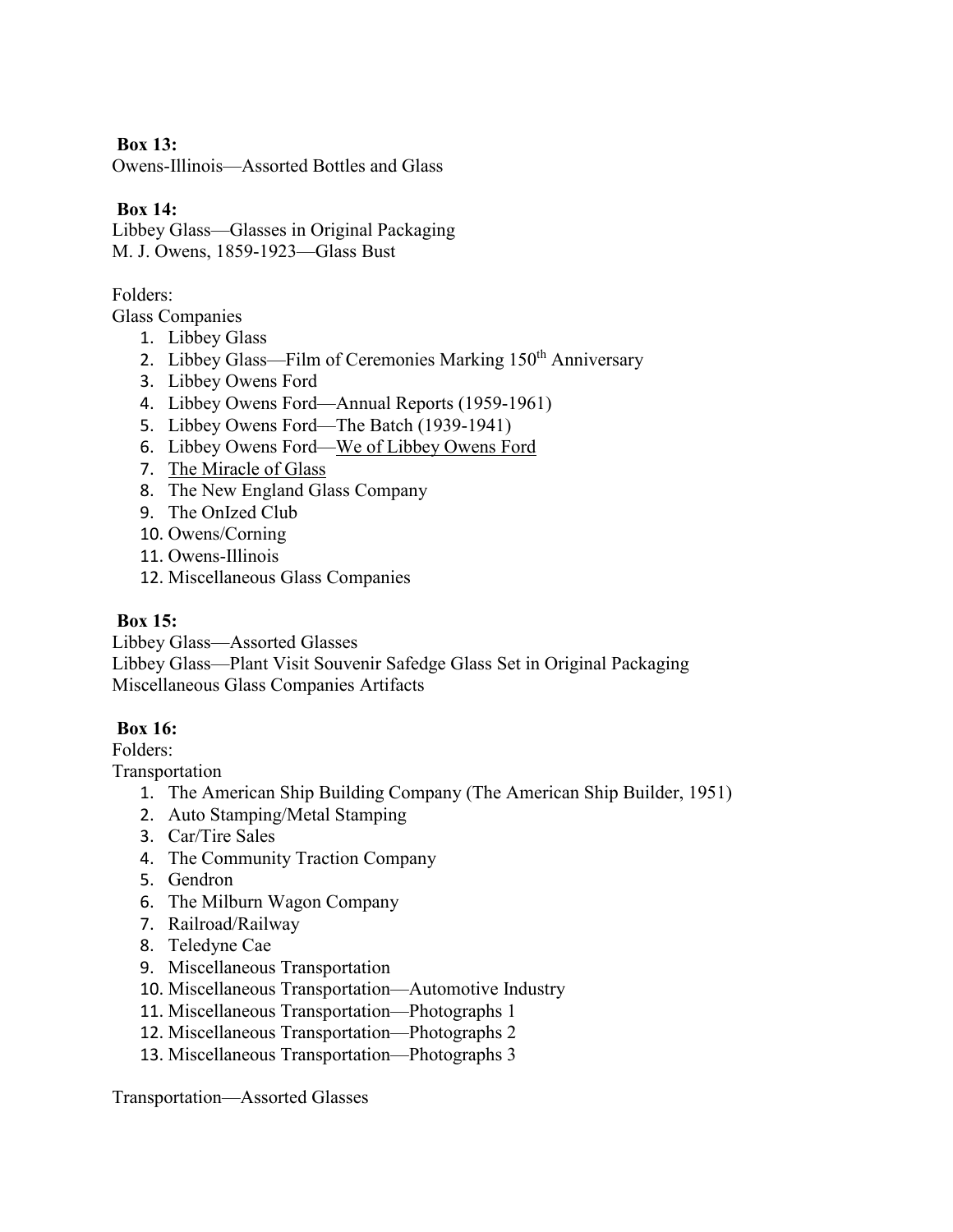Miscellaneous Transportation Artifacts

### **Box 17:**

Folders:

Champion Sparkplug

- 1. Champion Sparkplug
- 2. Champion Sparkplug—Telephone Directory

Chevrolet

- 3. Chevrolet
- 4. Chevrolet—Photographs

Dana

- 5. Dana—Retiree Roster
- 6. Spicer Manufacturing (Division of Dana Corporation)

DeVilbiss

- 7. DeVilbiss
- 8. DeVilbiss—Photograph

Doehler-Jarvis

9. Doehler-Jarvis

The Electric Auto-Lite Company

10. The Electric Auto-Lite Company

11. The Electric Auto-Lite Company—25 Year Club Banquet (1953-1955)

Electric Companies

- 12. The Toledo Edison Company
- 13. The Toledo Edison Company—Annual Reports (1956-1957)
- 14. The Toledo Edison Company—Getting Ready for Reddy (1955, 1958, and 1966)
- 15. Miscellaneous Electric Companies

Hydra-Matic

16. Hydra-Matic

Jeep and Willys-Overland

17. Aero-Willys

- 18. Jeep
- 19. Jeep and Willys-Overland
- 20. Willys-Knight
- 21. Willys-Overland
- 22. Willys-Overland—Unity (1948-1949)

Surface Combustion

23. Surface Combustion—1961 Annual Report and Other Booklets

Toledo Scale

24. Toledo Scale

25. Toledo Scale—Quarter Century Club

Dairy

• Large Dairy Bottle Carrier Doehler-Jarvis

• "Cast Aluminum Mr. Doehler" Jeep and Willys-Overland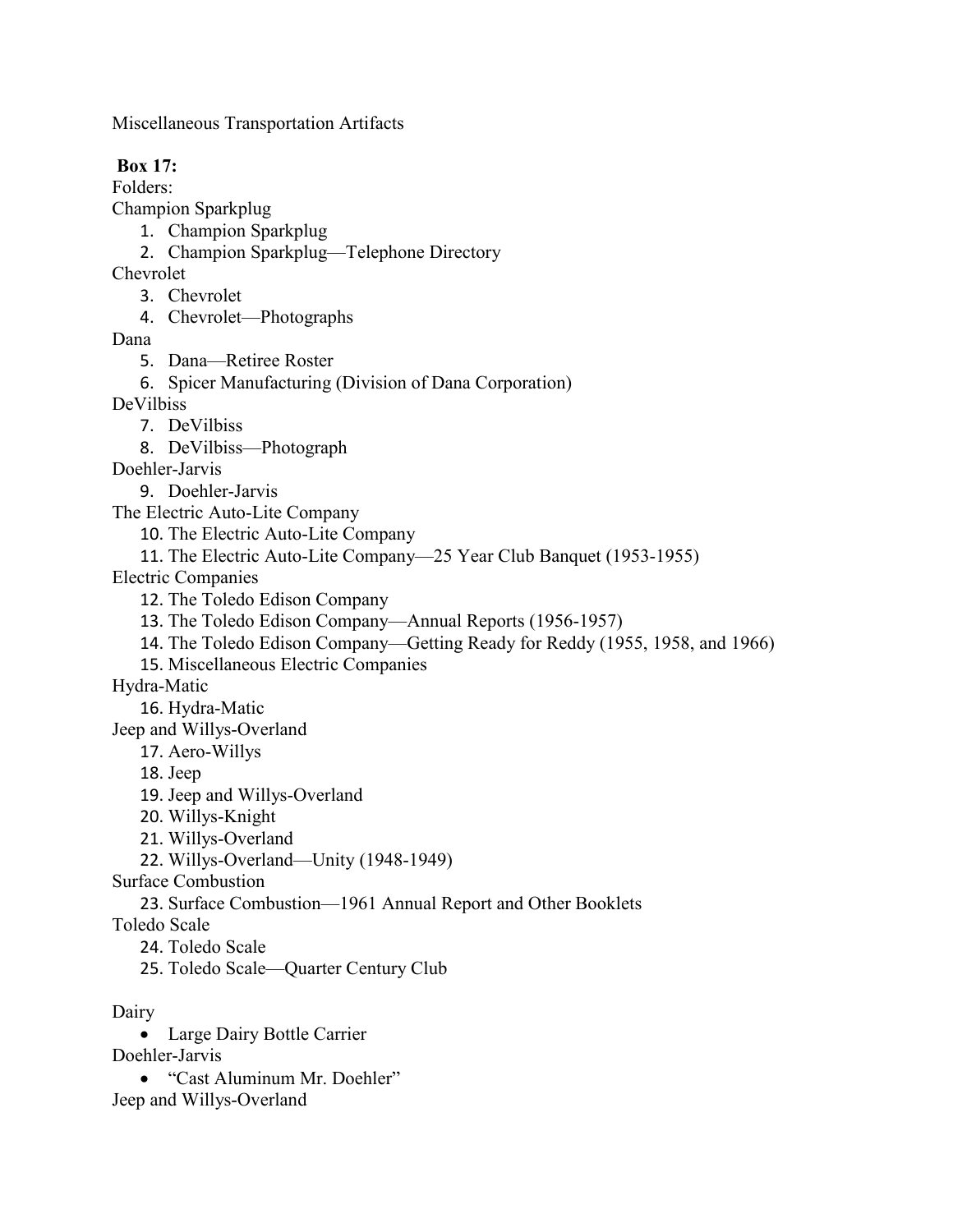- Overland Monogram Plate
- "Inspectors, September 1937" Framed Photograph
- "Hood Group—Sheet Metal Department, September 1937" Framed Photograph

#### **Box 18:**

Miscellaneous Champion Sparkplug Artifacts Miscellaneous Cheverolet Artifacts Miscellaneous Doehler-Jarvis Artifacts

### **Box 19:**

Miscellaneous Dana Artifacts Miscellaneous DeVilbiss Artifacts Miscellaneous Electric Auto-Lite Company Artifacts Miscellaneous Hydra-Matic Artifacts Miscellaneous Jeep and Willys-Overland Artifacts Miscellaneous Toledo Scale Artifacts

### **Box 20:**

The Toledo Parfay Dist. Co.—Bottle (Liquid Inside)

### **Box 21 (Oversized Artifacts):**

Folders:

Banks

- 1. The Commerce Guardian Trust and Savings Bank
- 2. The Ohio Savings Bank & Trust Co.
- 3. The Sylvania Savings Bank
- 4. Miscellaneous Banks

**Breweries** 

- 5. The Buckeye Brewing Company
- 6. The Koerber Brewing Company

Chevrolet

7. Miscellaneous Chevrolet

Dairy

- 8. The Ludwig-Lane Dairy Co.
- 9. The Page Dairy Co.

Department Stores and Shopping

- 10. The Lamson Brothers Co.—Fabric Remnant
- 11. Lasalle's/Lasalle & Koch's—Fabric Remnants
- 12. Lasalle's/Lasalle & Koch's—L & K News and Lasalle's Rambler (1950s-1960s)
- 13. Portside—Poster
- 14. Miscellaneous Department Stores and Shopping

Food

15. Miscellaneous Food

Fuel

16. A. E. Munz Coal & Supply Co. Glass Companies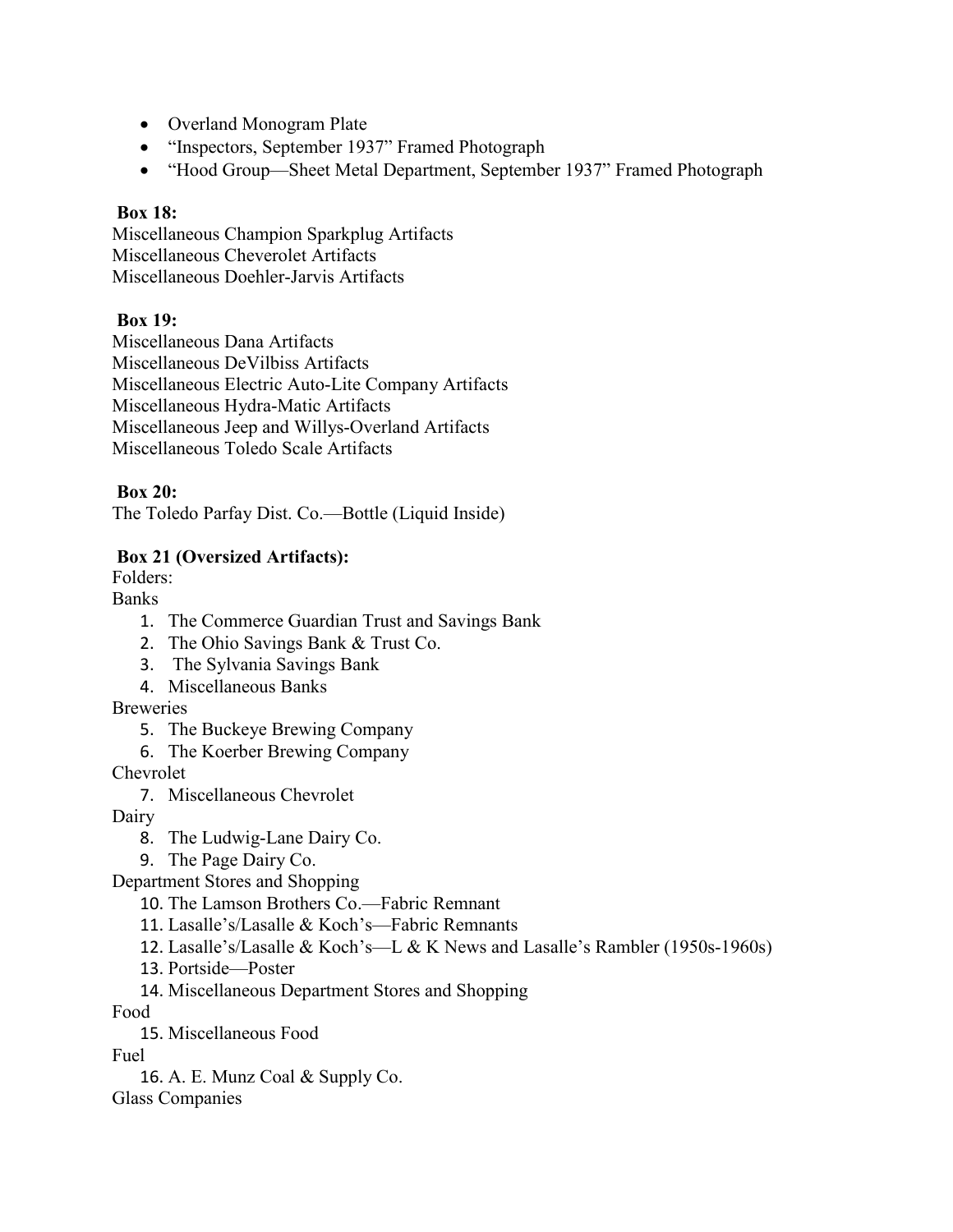17. Miscellaneous Glass Companies Health 18. WM. J. Von Ewegen, Prescription Druggist; Starr Avenue Drug Store Home Goods and Realty 19. Miscellaneous Home Goods and Realty Jeep and Willys-Overland 20. Miscellaneous Jeep and Willys-Overland Services 21. The Beryl L. Boyer Undertaking Co. 22. Grace Beck General Insurance, Charles A. Beck Stationers and Printers 23. Miscellaneous Stationers and Printers Toledo Scale 24. Toledo Scale—Poster Transportation 25. The Milburn Wagon Company 26. Miscellaneous Transportation Miscellaneous 27. Miscellaneous Business 1 28. Miscellaneous Business 2

#### **Box 22:**

The "Tillotson" Manufacturing Company Carburetors—Iron Sign

### **Box 23:**

1893 World's Fair Libbey Owens Ford Glass Hatchet

#### **Box 24:**

Surface Combustion Plaque

### **Box 25:**

Folders:

Civic Pride

- 1. Ohio Sesquicentennial—Letters from the Ohio Sesquicentennial Commission of Lucas County and the Women's Activities Committee
- 2. Ohio Sesquicentennial—Sesqui-Show (Handwritten Notes, Synopsis, "Special Notice to Script Writing Committee," and Incomplete Script)
- 3. Ohio Sesquicentennial—Sesqui-Show (Program, Complete Script, and "Ticket Sales Information")
- 4. The Toledo Area Chamber of Commerce
- 5. Toledo Centennial
- 6. Toledo Centennial—Letters/Invitations from the Toledo Centennial Commission
- 7. Toledo Centennial—"Price List for Decorations," "Welcome" Flags, and Pennants
- 8. Toledo Chamber of Commerce
- 9. "We're Strong for Toledo"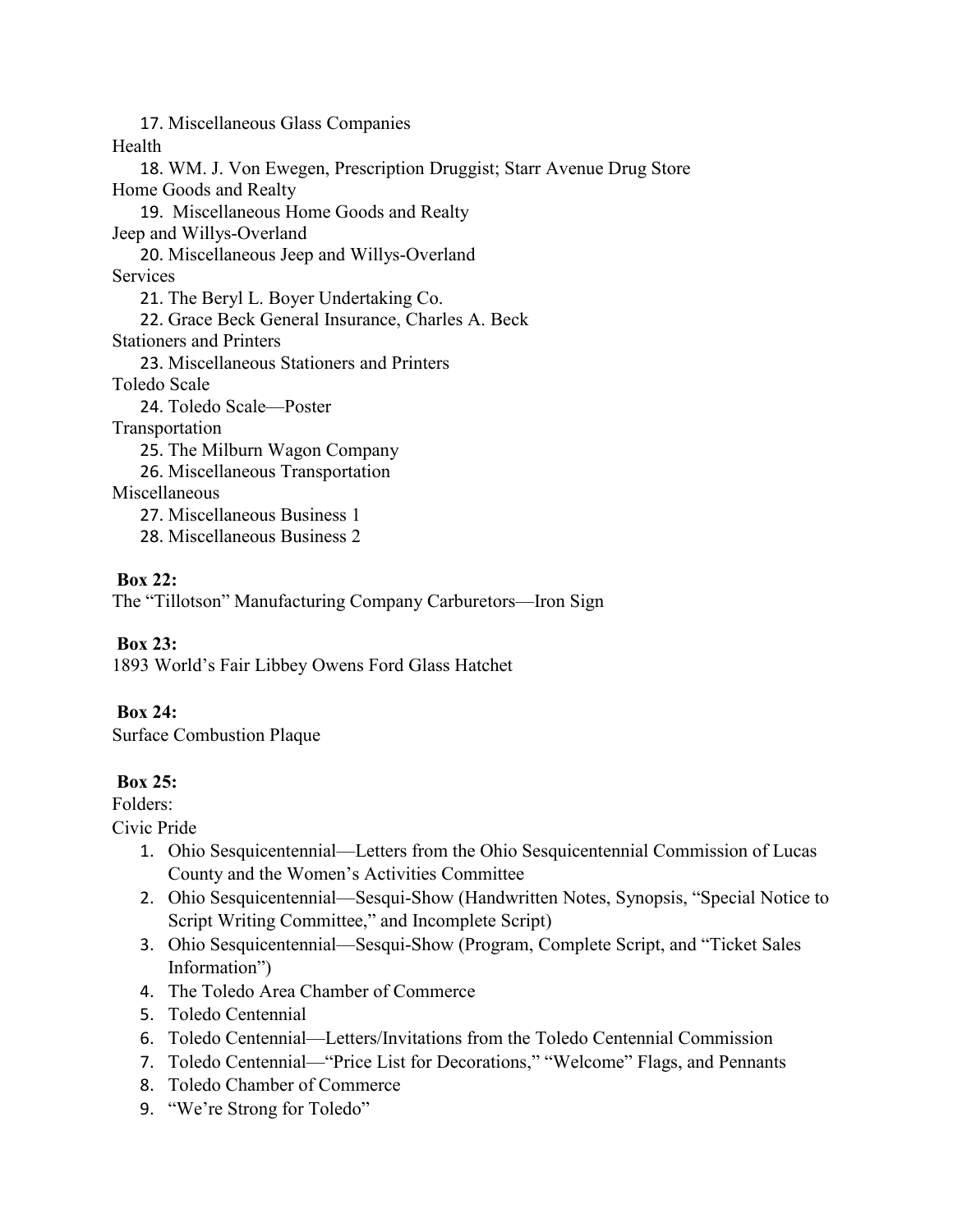- 10. Miscellaneous Civic Pride
	- "The New East Toledo"—Booklet (Published by the Improvement Realty Company)
	- "Toledo: An American City in Portraiture"—Booklet (Illustrated by John Albert Seaford; Published by the Toledo Commerce Club)
	- "Toledo For Transportation"—Booklet (Published by the Toledo Commerce Club; 1913)
	- "The Toledo Junior Chamber of Commerce presents the 1964 Miss Toledo" Pageant"—Souvenir Program

Miscellaneous Civic Pride Artifacts

- Badges and Pins
	- o "Celebrate Toledo"—Two Pins in "Celebrate Toledo" Pouch
	- o "[Heart] Toledo"—Ohio-Shaped Pin
	- o "I [Heart] Toledo"—Badge
	- o "I'd Rather be \_\_\_\_\_ in Toledo."—Badge
	- o "I'm Strong for Toledo"—Badge
	- o "Keep Toledo Lucas County Beautiful"—Pin
	- o "Team Up Toledo"—Pin
	- o "Toledo 150 Celebration"—Pin
	- o "Toledo All-America City 1998"—Pin
	- o "Toledo Area Chamber of Commerce 100 Years"—Pin
	- o "Toledo for Me"—Pin
	- o "Toledo"—Gold Pin
	- o "Toledo: Oasis of the Great Lakes"—Badge
	- o "Toledo"—Ohio-Shaped Pin
	- o "Toledo"—Postage Stamp-Shaped Pin
	- o "Toledo"—Silver Pin
	- o "We're Strong for Toledo—Courtesy of Lamson's"—Badge
	- o "You'll Do Better in Toledo"—Pin
- Coins
	- o "The City of Toledo"—Coin
	- o "Toledo 125th Year"—Coin
	- o "Toledo Centennial"—Coin
	- o "Toledo Centennial; Toledo Coin Club, Peter Navarre"—Coin
- Cups and Glasses
	- o "Glass Capital of the World: Toledo, Ohio; Symbol of Toledo Hospitality"— Glass
	- o "Symbol of Toledo Hospitality"—Glass
	- o "Toledo 150 Celebration"—Plastic Cup
	- o "Toledo: Glass Capital of the World"—Glass
	- o "Toledo: Glass Capital of the World"—Glass with Gold Embellishments
	- o "We Believe in Toledo"—Glass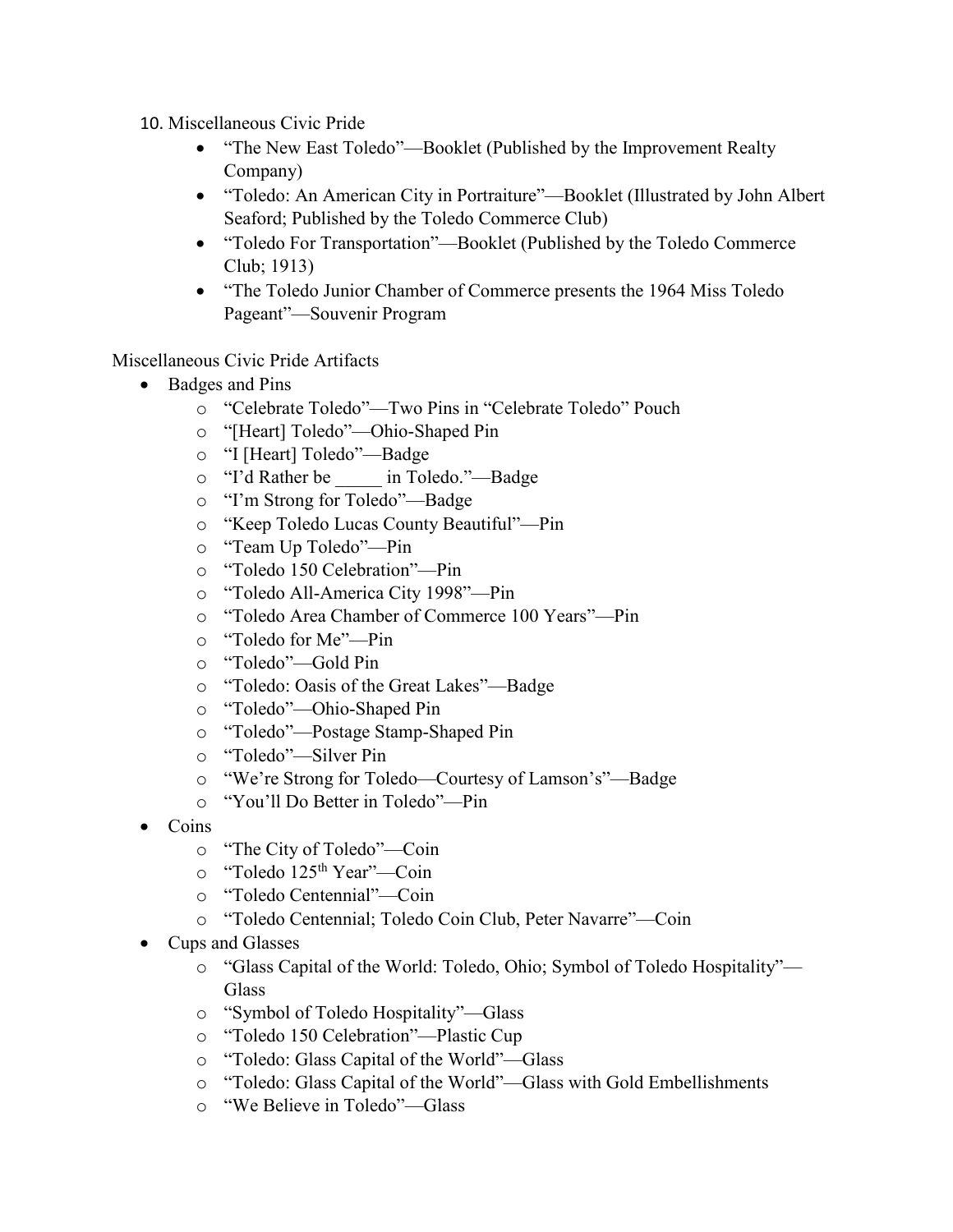- Other
	- o "The City of Toledo—Gold Charm
	- o "The City of Toledo—Gold Clip
	- o "The City of Toledo"—Silver Charm
	- o "The City of Toledo"—Silver Clip
	- $\circ$  "Toledo 125<sup>th</sup> Year"—Clip
	- o "Toledo Bicentennial"—Blue Glass Paperweight
	- o "Toledo Centennial"—Belt Buckle
	- o "Toledo Centennial"—Belt Buckle

### **Box 26:**

Folders:

Education

- 1. DeVilbiss High School
- 2. The Libbey Crystal: A Periodical Devoted to the Students of Libbey High School (1924- 1926)
- 3. The Libbey Crystal (1927)
- 4. Libbey High School
- 5. Macomber Vocational High School (Bill Lentz)
- 6. The Medical College of Ohio
- 7. National School of Meat Cutting
- 8. Scott High School
- 9. Toledo High School
- 10. The University of Toledo
- 11. Waite High School
- 12. Woodward Technical High School
- 13. Miscellaneous Education, A-O
	- "Annual Senior Banquet, Class of '47, May 22. 1947—Macomber Vocational High School"—Menu and Program
	- Glenwood School City Booklet (Printed by the Glenwood School of Printing; 1922)
	- "Graduation Exercises—Central Catholic High School"—Program (1940)
	- "Harriet Whitney Vocational High School, Toledo, Ohio"—Postcard
	- High School, Toledo, Ohio."—Postcard
	- "Manual Training School, Toledo, Ohio."—Postcard
	- "Monroe School: A History, 1890-1965"—Booklet (1966)
	- "Nazareth Hall Military School"—Pamphlet
	- "Newton School, Toledo, Ohio."—Postcard
	- "The Other Mr. Smith'—St. John's High''—Program
	- "The Ozanam—St. John's University"—Literary Magazine (June 1936)
- 14. Miscellaneous Education, P-Z
	- "Perrysburg High School, Perrysburg, Ohio"—Postcard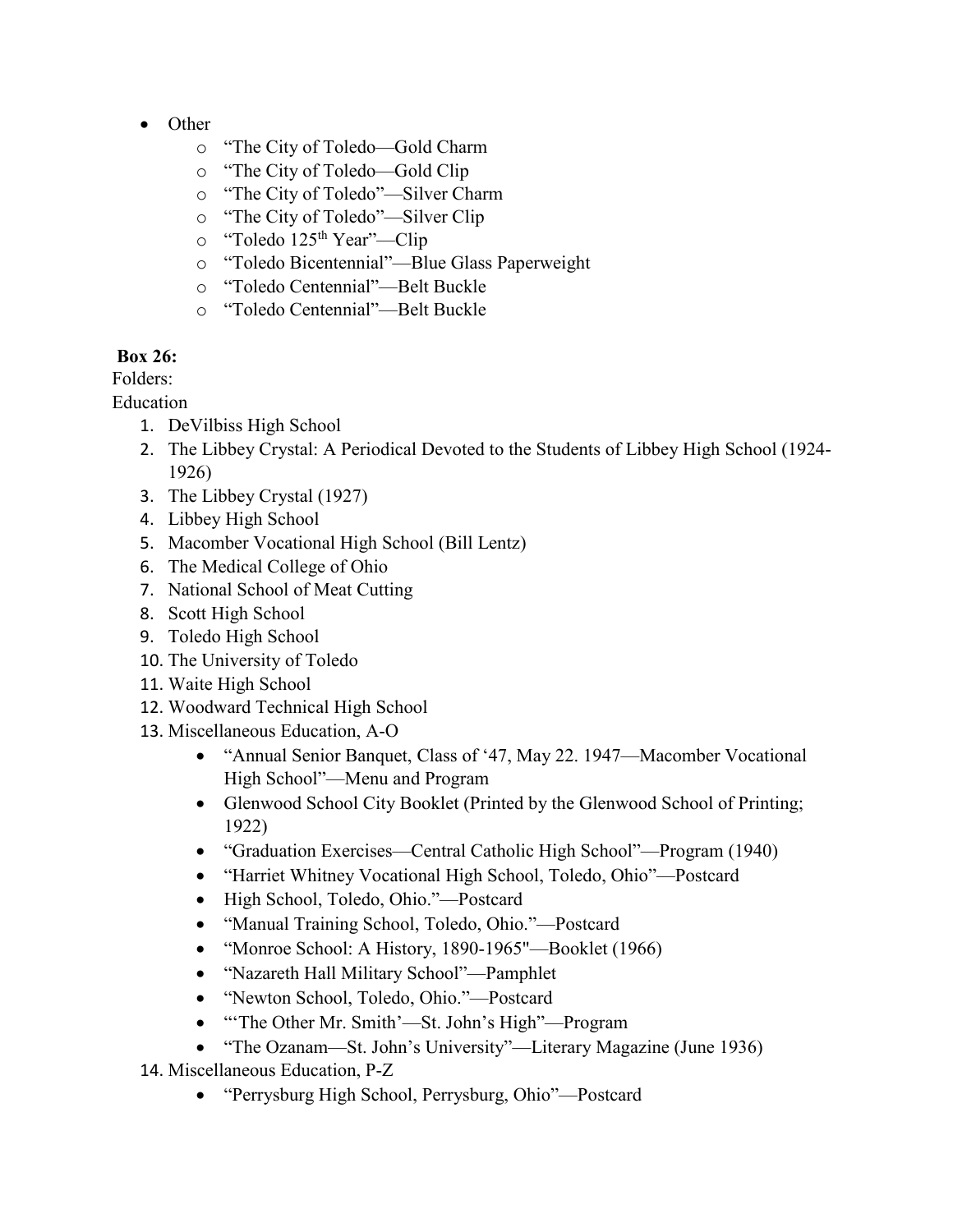- "Present Trilby Centennial"—Booklet
- "Second Annual Commencement of the Lincoln Eighth Grades"—Invitation (1917)
- "St. Ursula's Academy—Bulletin"—Booklet
- "Toledo: A Booklet for Use in the Freshman Course in Science in Toledo High Schools"—Booklet
- "Toledo: A Booklet for Use in the Freshman Course in Science in Toledo High Schools"—Booklet
- "Toledo Secretarial School"—Calendar
- "The Twenty-first Commencement of the Toledo Medical College, Nineteen hundred and one."—Invitation
- "Week of Dedication, November 1-6, 1960—Whitmer Senior High School"— Dedication Program

Miscellaneous Education Artifacts

- Bottles and Glasses:
	- o "50 Years of Excellence—Macomber-Whitney, May 20, 1989"—Glass
	- o "Know Your Toledo: University of Toledo, Founded 1872"—Glass
	- o "Libbey, Class of 1952"—Glass
	- o "UT 100—The University of Toledo"—Whiskey Bottle
	- $\circ$  "Waite—50<sup>th</sup> Anniversary, 1914-1964"—Glass
- Other:
	- o "Blade Green Banner Award—My School is Safe; Third Year, 1949-50 Term"— Badge
	- o "Blade Green Banner Award—My School is Safe; Tigers, 1948-49 Term"— Badge
	- o "Gunckel '23"—Necklace
	- o "Mary Manse College, Toledo, Ohio—Memorial Library"—Keychain
	- o "Ohio State University, Columbus, O"—Pin
	- o "Owens Technical College—25 Years, 1965-1990"—Paperweight
	- o "Roosevelt"—Metal Fold Pin
	- o "St. John's, Toledo, O."—Cufflink
	- $\circ$  "The University of Toledo: 50<sup>th</sup> Class Reunion"—Pencil
	- o "University of Toledo"—Pencil

## **Box 27:**

Folders:

Education

- 1. Cathedral High School—1918 Year Book
- 2. Cathedral High School—1920 Year Book
- 3. Central Catholic High School—1942 Year Book
- 4. Libbey High School—1924 Year Book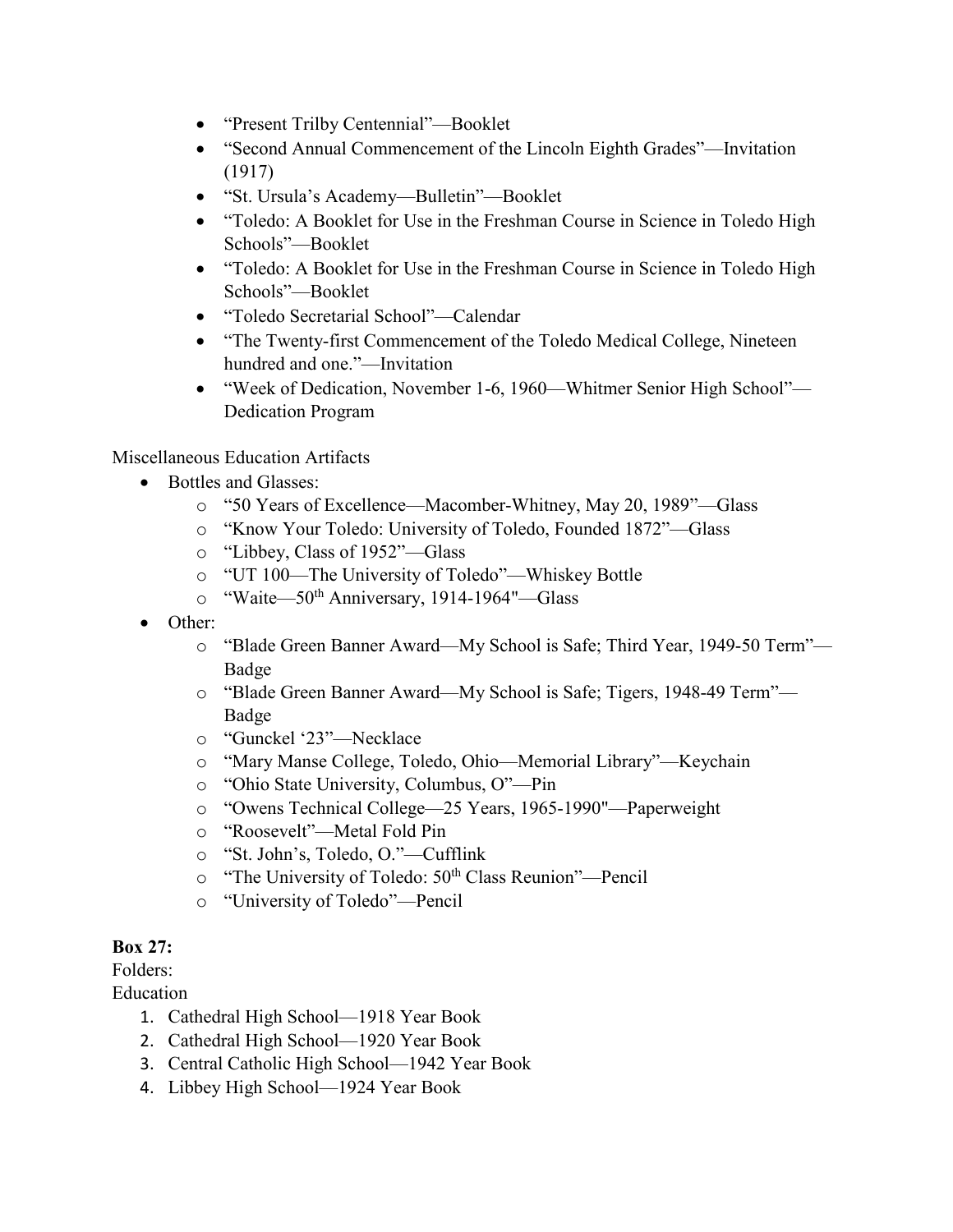- 5. Perrysburg High School—1954 Year Book
- 6. Toledo High School—1899 Year Book (Inscription: "Frank Miner Lee(?)")
- 7. Toledo High School—1899 Year Book (Inscription: "Sofia Refior 1899 Junior T.H.S.)
- 8. Toledo High School 1901 Year Book
- 9. Waite High School—1947 Year Book

Miscellaneous Entertainment Artifacts

Glasses

- "Know Your Toledo: Toledo Museum of Art, Founded 1901"—Glass
- "SPeeDy WSPD-AM & TV, Toledo, Ohio"—Glass
- "Toledo Raceway Park"—Glass
- "WSPD-TV Toledo 13" and other television stations—Glass

#### Other

- "50<sup>th</sup> Anniversary Toledo Museum of Art"—Libbey Glass Bowls
- "Kentucky Klubs' 'Kasablanca Room'"—Drumsticks
- "Public Library, Toledo, O."—Vase
- "Raceway Park"—Pen
- "Rose La Rose" and "Irma the Body"—Plastic Chips
- "Toledo Amuse XChange"—Coin
- "WCWA 1230 Seaway Radio—Toledo"—Pencil
- "WSPD"—Glass Paperweight
- "WSPD"—New Studio Visit Commemorative Coin
- "WSPD"—Pen
- "WSPD and WSPD-TV"—Playing Cards
- "WSPD Radio and Television"—Playing Cards
- "WTOL's 20<sup>th</sup> Great Year"—Lucky Penny Keychain

#### **Box 28:**

"Batter Up" Card Game (by Fenner Game Co., Toledo, O.)—Game and Printing Blocks

#### **Box 29:**

Folders:

Entertainment

- 1. The Auditorium Theater
- 2. Drive-In Theaters
- 3. The Empire Theater Stock Company
- 4. Marguerite (Peg) Howard/Dull
- 5. Midget Auto Races at the Fort Miami Fair Grounds
- 6. Miscellaneous Theaters—Programs
- 7. Miscellaneous Theaters—Tickets
- 8. The Palace Theater
- 9. Paramount Theater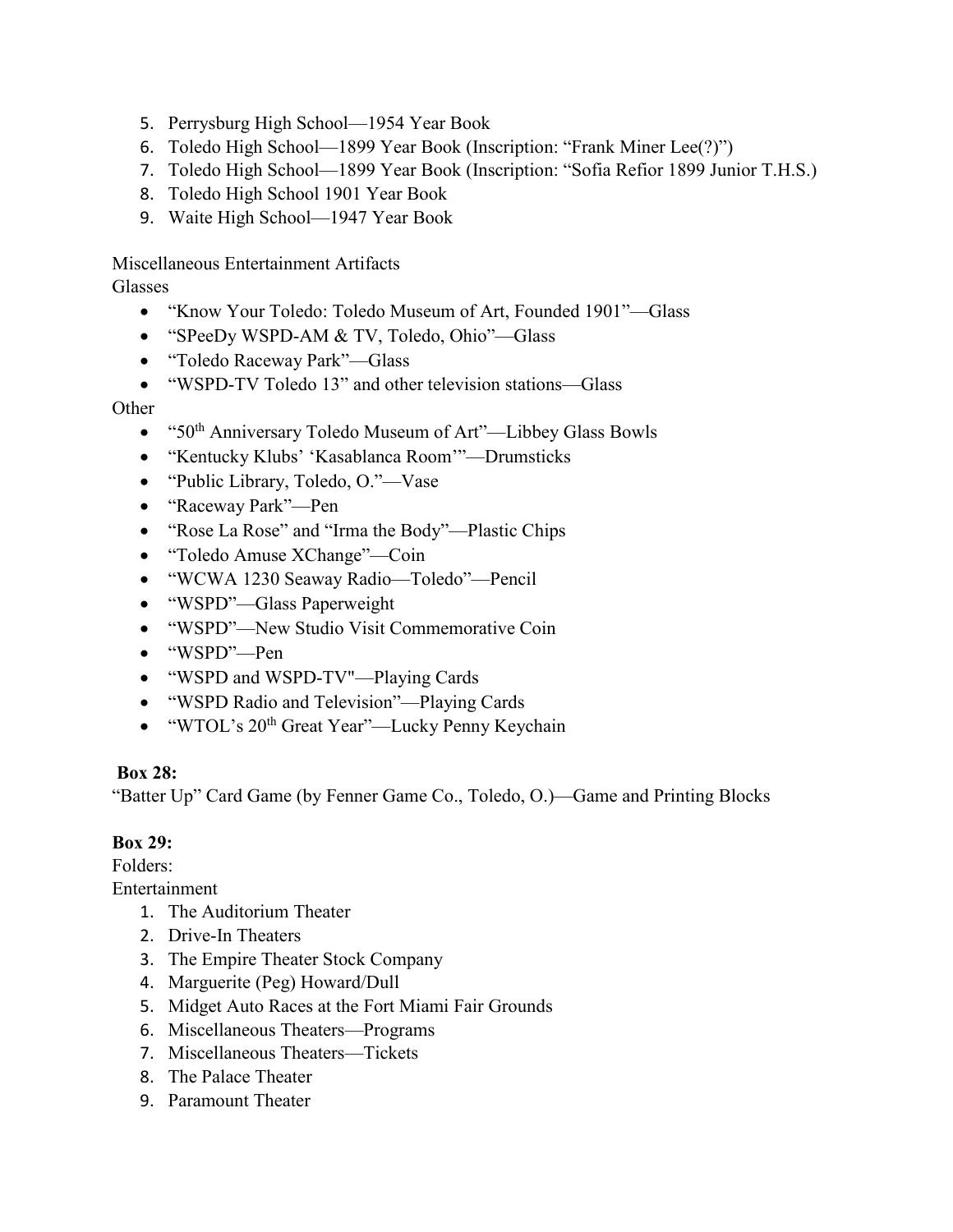- 10. Saxon Auditorium
- 11. Television Studio Photographs 1 (1960s; Possibly from "Ask the Doctor"/Other Show Filmed at Toledo Hospital)
- 12. Television Studio Photographs 2
- 13. Television Studio Photographs 3
- 14. "The Toledo Civic Amusement Guild" presents at the "Ampitheatre—Zoological Park"
- 15. The Toledo Museum of Art
- 16. The Toledo Museum of Art—The Peristyle
- 17. Toledo Public Library/Toledo Lucas-County Public Library
- 18. Toledo Raceway Park
- 19. Toledo Starlight Operetta
- 20. "Toledo Swiss Singers Present Winter Concert"—Programs (1951-1952)
- 21. Town Topics in Toledo (1939-1942)
- 22. The Valentine Theater
- 23. The Valentine Theater—Programs
- 24. Miscellaneous Entertainment
	- "ASCAP 50<sup>th</sup> Anniversary—Hit Tunes"—Booklet (1964)
	- "Baldy, Eccentric Pianist and Entertainer at 42<sup>nd</sup> St. Night Club"—Song Booklet
	- "Col. James Karas Presents Zorita at Kentucky Klub"—Souvenir Leaflet
	- "Cotton Blossom Minstrels Presented by The Palestrina Choir of Washington Congregational Church"—Program (1951)
	- "Dancing Vanities of 1956—Eddie Hanf Dance Studios"—Program
	- "The Green Pastures"—Souvenir Program
	- "Joanne Engel Fan Club"—"Official Member" Card
	- "Late Evening News—WDHO-TV 24"—Matchbook
	- "Loew's Weekly"—Leaflet
	- Loose pages from bird field guide
	- "Maumee Downs: Toledo's friendly track"—1958 Season Pass
	- Paper doll clothing
	- "Treasure Chest of Songs Never Forgotten"—Booklet (1937)
	- University of Toledo concert tickets—Edgar Winter, George Carlin, Sea Level, and Daryl Hall & John Oats (1973-1985)
	- "WSPD Radio—Toledo's 'First Choice' Recipes"—Booklet

Events

- 25. Aquarama
- 26. A Century of Progress Exposition/A Century of Progress International Exposition
- 27. "Come to the Fair at Ft. Miami"—Official Premium Lists (1939 and 1942)
- 28. Fire Prevention Week—October 5-11, 1941 (Sponsored by the Toledo Chamber of Commerce/the Toledo Fire Prevention Bureau)
- 29. The Ohio Society of Professional Engineers 81<sup>st</sup> Annual Convention
- 30. Toledo American Bicentennial Commission
- 31. Toledo's International Festival—Souvenir Programs (1970s-1980s)
- 32. Miscellaneous Events, A-C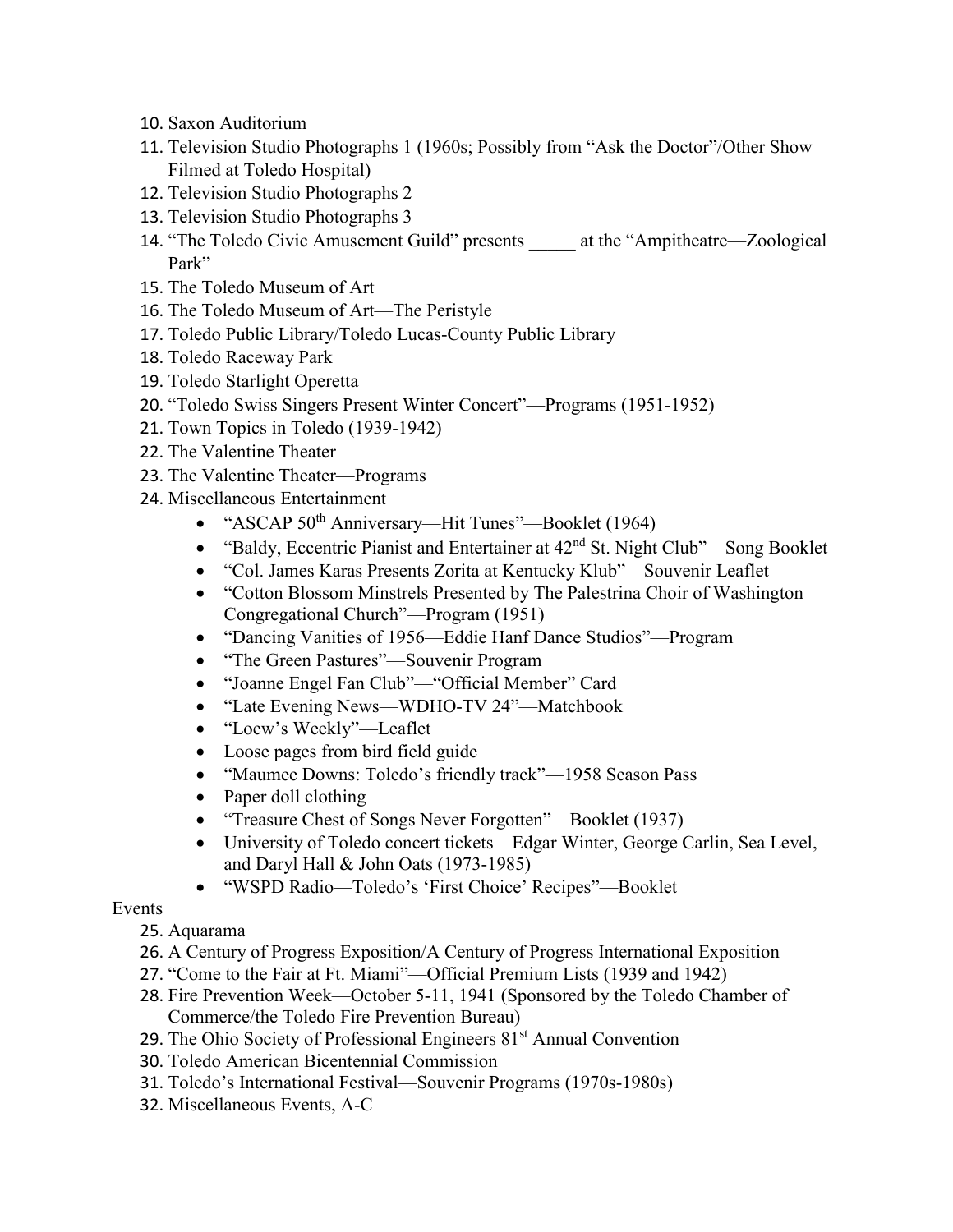- "1934 World's Fair Chicago"—Souvenir Book
- "The 1993 Kroger Senior Expo"—Souvenir Magazine
- "Admit One, Fifth District *Nixon Day Banquet*"—Ticket (1967)
- "Admit One to Reviewing Barge, Riverside Park—Venetian Parade and Water Sports, Saturday, Sept. 25, 1937"—Tickets
- "Admit One, Vaudeville or Dancing—Third Libbey Carnival, December 5<sup>th</sup>, 1925"—Ticket
- "All Aboard, Toledo"—Booklet (Published by the Union Station Dedication Committee; 1950)
- "All Aboard, Toledo: Terminal R. R. Tour"—Souvenir Tickets (1950)
- "Another Big Day at Northgate"—Tickets for Prize Drawings
- "Antique Auto Show, 1953"—Booklet
- "Celebrating the City: A Pictorial Essay of Toledo, 1890-1940"—Exhibition Catalog (Compiled by Morgan J. Barclay; 1979)
- 33. Miscellaneous Events, E-Z
	- "Eighteenth Annual Field Day—Sponsored by the Old Timers Baseball Players' Ass'n, Inc."—Tickets
	- "Lincoln Club Lawn Fete"—Tickets
	- "Midsummer Festival. St. Vincent's Hospital. July  $24<sup>th</sup>$ ,  $25<sup>th</sup>$ , and  $26<sup>th</sup>$ , 1901."— Ticket
	- "Official Pictures of A Century of Progress Exposition"—Booklet (1933)
	- "Ohio: The Buckeye State"—Booklet from the Panama-Pacific International Exposition Commission of Ohio (1915)
	- "Old West End Festival"—Booklet (1989)
	- "Speech for the Toledo Annual Labor Day Breakfast and Induction to the Hall of Fame—Labor Day, 1995"
	- "South American Cruise—Senior Banquet, 1942"—Booklet
	- "Souvenir Book of the Louisiana Purchase Exposition, 1904"
	- "Third Toledo Municipal Field Day, July 20, 1938"—Ticket
	- "Toledofest: A Celebration"—Program (1980)
	- "Toledo's Annual German-American Festival, August 22, 23, 24, 1975"— Pamphlet
	- "Toledo Speedway Jam"—Tickets

Miscellaneous Events Artifacts Glasses

- "Iron Men 1938"—Glass
- "Moonshot—Apollo 11, Man on the Moon, July 20, 1969"—Glass
- "Toledo Aquarama"—Glass
- "Toledo Recreation Festival, August  $20^{th}$  thru  $30^{th}$ , 1955"—Glass

### **Box 30:**

Folders: Government

1. 1934 Soil Survey—Lucas County, Ohio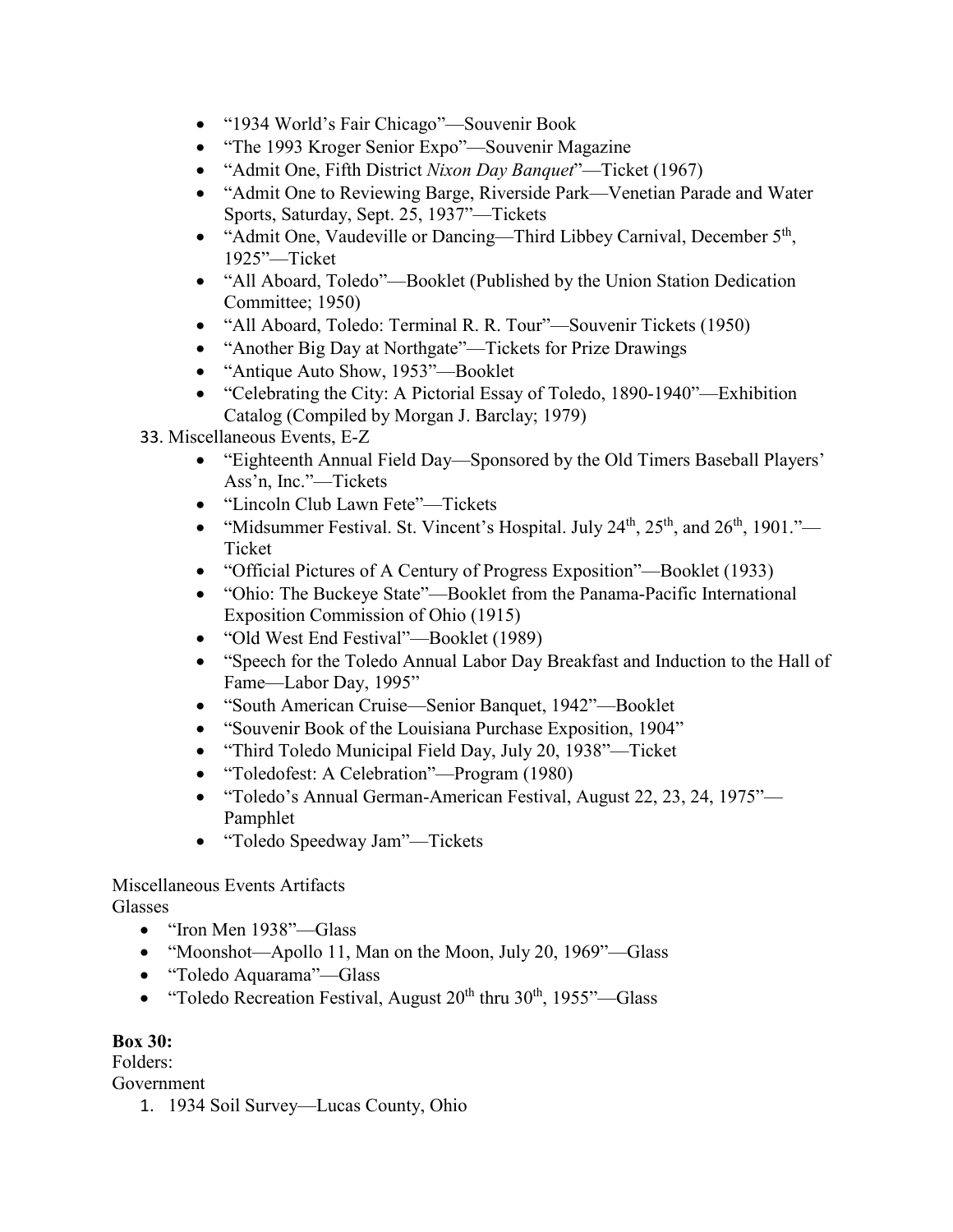- 2. Campaign Flyers
- 3. Cat/Dog License Applications
- 4. City of Toledo—Drinking Water Quality Reports (2001, 2003, and 2005)
- 5. City of Toledo—Recycling
- 6. The City Plan Commission—Reports, Plans, etc. (1924)
- 7. The City Plan Commission—Reports, Plans, etc. (1924-1925)
- 8. Maps
- 9. The Ohio Department of Industrial & Economic Development—Ohio Fact Sheets
- 10. "The Toledo City Journal" (Issued by the Commission of Publicity & Efficiency; 1954)
- 11. The Toledo-Lucas County Port Authority
- 12. The Toledo Port Commission
- 13. Visitors Guides and Walking Tours
- 14. Miscellaneous Government, A-I
	- 1895 Postcard from Jas. H. Pheatt (City Auditor) to C. F. Watts (City Solicitor)
	- 1895 Postcard from Lem. P. Harris (City Clerk) to C. F. Watts (City Solicitor)
	- 1977 Notary Public appointment/commission for Alan L. Gray—Signed by James A. Rhodes (Governor of Ohio) and Ted W. Brown (Secretary of State)
	- "A New and Mighty Bridge of Steel Now Spans the Broad Maumee" and "W. T. Jackson, Mayor"—Newspaper Clippings
	- "An Ordinance No. 2639: Providing for Smoke Inspection and Abatement in the City of Toledo"—Booklet
	- "City of Toledo Traffic Code, 1940-1941 Edition"—Booklet
	- "City of Toledo Traffic Code, 1940-1941 Edition"—Booklet
	- "Congratulations!" Postcard from the Toledo Department of Health, Bureau of Tuberculosis (1947)
	- "Congresswoman Marcy Kaptur"—Calendar
	- "Daniel P. Holzemer, Treasurer—Lucas Country, Ohio"—Real Estate Tax Bill
	- "Don't Hold Toledo's Progress to 1914 Speeds!"—Pamphlet
	- "I Am For Incorporation of Greenwood—Home Rule Committee; Carl Melms, Publicity Chairman"—Flyer
- 15. Miscellaneous Government, J-Q
	- "Let's Join Forces! Toledo & Townships"—Booklet (1958)
	- "Local Government"—Booklet (Prepared and Issued by the City Commission of Publicity and Efficiency; 1955)
	- "Lucas County, Ohio: Popular Annual Financial Report for the Fiscal Year Ended December 31, 2009"—Booklet (Issued by Anita Lopez, Lucas County Auditor)
	- "Manual of the Council and the Municipal Government of the City of Toledo, Ohio"—Book (1914)
	- "Michael V. DiSalle, Governor"—Card
	- "M. V. R. 'Home Check'"—Newsletter
	- "Quarterly Statement to Division of Water Dr."—Bill (1943)
- 16. Miscellaneous Government, R-Z
	- "Roster of the Members, Officers, Employees and List of Standing Committees of the Senate and House of Representatives—100<sup>th</sup> General Assembly of Ohio, 1953-1954"—Booklet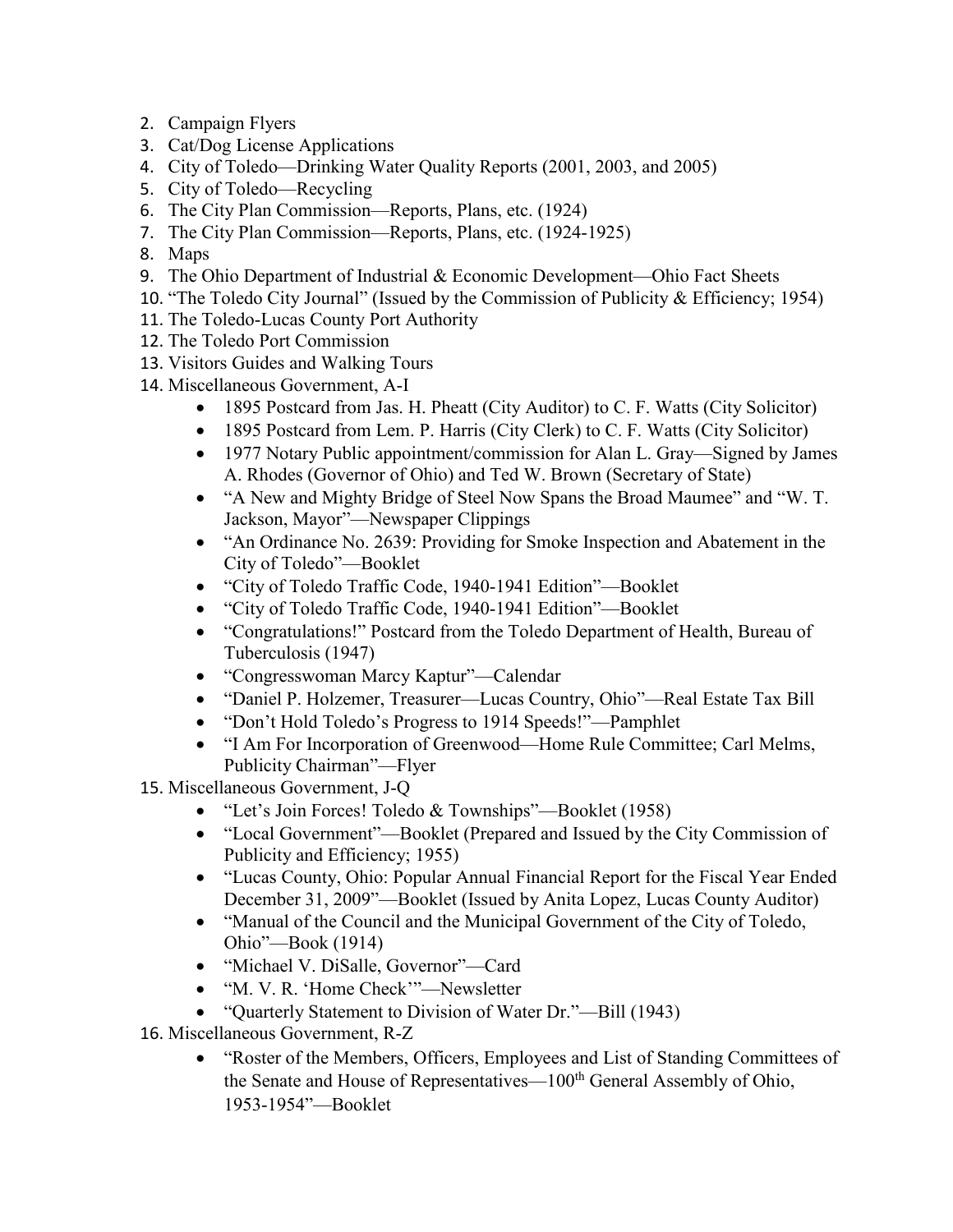- "Some Real Facts on Annexation; Trilby Boosters"—Flyer
- "The Toledo Lake Erie Water Supply System: A Municipal Accomplishment— Booklet (1941)
- "Toledo Police Department, Traffic Bureau"—Tickets
- "Toledo Sights"—Newsletter (Published by the Greater Toledo Office of Tourism and Conventions; 1987)
- "When You Go Abroad: Information for Bearers of Passports"—Booklet (Department of State; 1956)

Miscellaneous Events Artifacts

- "A. A. S. R. Valley of Toledo, June 8-11, 1920"—Badge
- "City of Maumee, 1838-1963—125th Anniversary"—Wooden Nickle
- "'E' Award 1959-1960, Toledo, Ohio"
- "Perrysburg, Ohio, June 10-18—150th Celebration, 1816-1966—Peddler's Permit"— Badge
- "Point Place on Ottawa River, Races Drawing, Jan. 13-14, 1973—4th Annual Snowmobile Carnival"—Badge
- "The Stampede—Winnipeg, 1913, Canada"—Souvenir Pin
- "Wyoming Frontier Day—Cheyenne, Aug. 17-21, 1909"—Souvenir

Miscellaneous Government Artifacts

- "52 Reasons to Visit Toledo USA—Greater Toledo Office of Tourism & Conventions, Inc."—Playing Cards
- "City of Toledo—1982 Employee Recognition Dinner"—Glass
- "Court House and McKinley Monument, Toledo, Ohio."—Dish
- "Daniel P. Holzemer, Democratic Candidate for County Treasurer"—Pencil
- "Democrat, Jim Telb, Sheriff"—Metal Fold Pin
- "Good Luck from Mayor Bill Ensign"—Coin
- "Lucas County Common Pleas Court, Juror"—Badge
- "Vote 2 Save Tarta"—Badge
- "Vote Mike Syring, Mayor of Toledo"—Badge

Miscellaneous Local/Regional History Artifacts

• "Know Your Toledo: Battle of Fallen Timbers Monument/Fort Meigs Monument near Perrysburg"—Glass

## **Government/Local/Regional History/Organizations Box 31:**

Folders:

Government

- 1. Fire Prevention Bureau: City of Toledo—Photographs 1 (Description: "Fire & Explosion—Gasoline Tank Truck and Trailer on Anthony Wayne Trail; June 10, 1961— Toledo Ohio")
- 2. Fire Prevention Bureau: City of Toledo—Photographs 2
- 3. Fire Prevention Bureau: City of Toledo—Photographs 3

Local/Regional History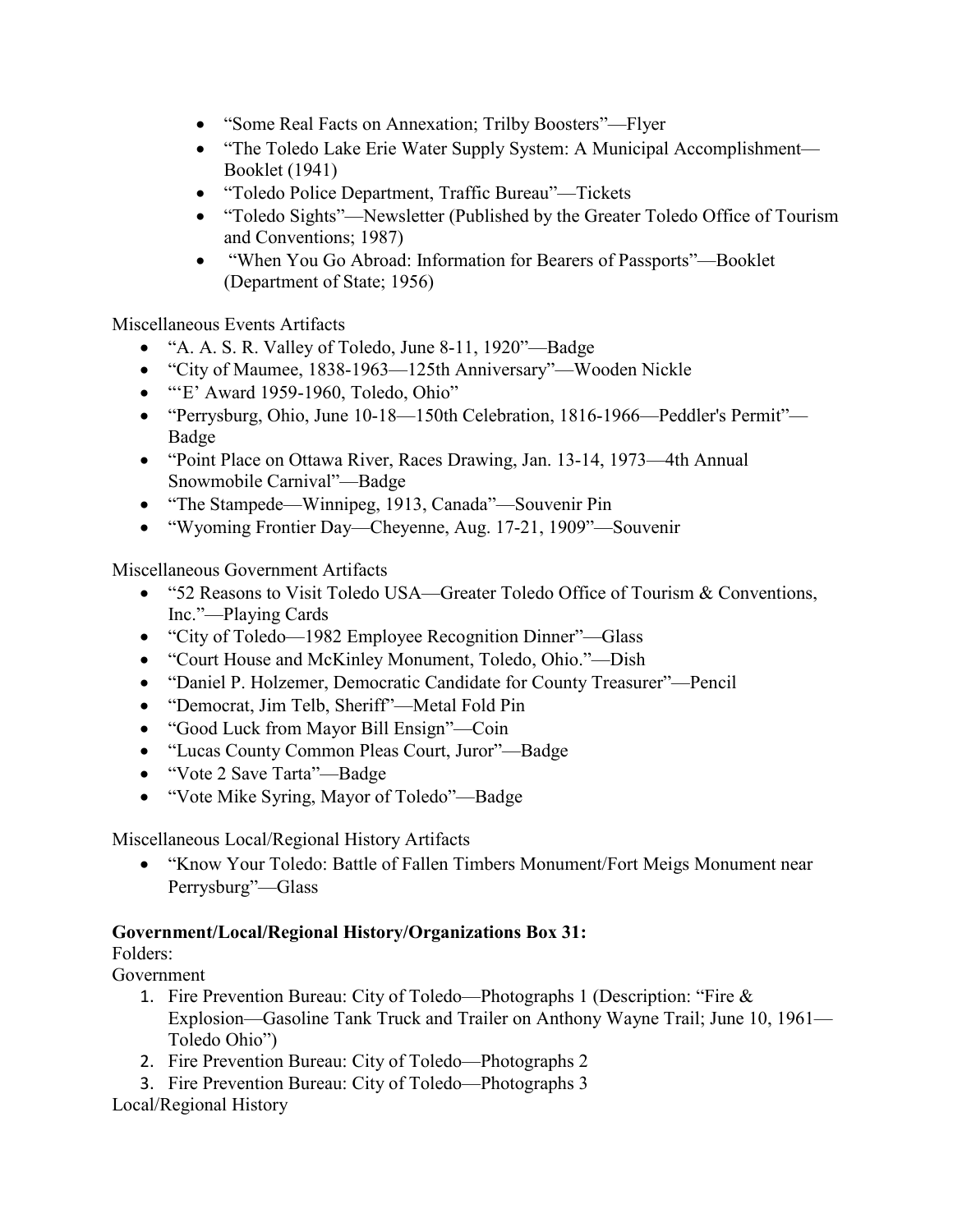- 4. Maps
- 5. Postcards
- 6. Miscellaneous Local/Regional History, A
	- "80 Years of Architecture"—Booklet
	- "A List of Toledo Maps and Histories in the Reference Department—Toledo Public Library"—Pamphlet
	- "A Map of Ohio Showing Scenic and Historic Features"—Map (1925)
	- "A Tour of Toledo Architecture, No. 1, Highlights"—Booklet (1970)
	- "A Tribute to Toledo Industry"—Booklet (1927)
- 7. Miscellaneous Local/Regional History, B-F
	- "The Conquest—Lucas County Historical Series, Volume I"—Book (1948)
	- "Discover: Toledo Firefighters Museum"—Pamphlet
	- "Fort Meigs"—Pamphlet
	- "Fort Miami: Built by the British in 1794 at the Foot of the Rapids on the Maumee River"—Booklet (1944)
	- "From Dream to Reality: The Development of Flower Hospital and Crestview Center"—Booklet
- 8. Miscellaneous Local/Regional History, G-Hi
	- "Guide to Research in the History of Toledo, Ohio"—Booklet (1977)
	- "Historic Maumee Valley"—Booklet (1957)
	- "History of the Isaac Ludwig Mill: Mill Days on the Maumee"—Book (1988)
	- "Historic Perrysburg: A Limited Edition Collection"—Watercolor Prints (1980)
- 9. Miscellaneous Local/Regional History, Ho-L
	- "How Our Counties Got Their Names"—from Jim Baker's Historical Handbook Series (1972)
	- "The Last of England's Infamous Felon Fleet—The Convict Ship 'Success'"— Booklet from World Tour
	- "Lucas County Tourists' Guide by Kathryn Miller Keller"—Book (1950)
- 10. Miscellaneous Local/Regional History, M-O
	- "Ohio  $150<sup>th</sup>$  Anniversary"—Calendar
	- "Ohio is the Greatest"—Booklet
	- "Ohio Revolutionary Memorial—Sesqui-Centennial, October 9, 10, 11, 1930; Springfield, Ohio"—Souvenir Book and Program
	- "The Ordinance of 1787 and Old Northwest Territory"—Booklet (1937)
- 11. Miscellaneous Local/Regional History, P-To
	- a. "Pennsylvania Station"—Print (by Walter H. Chapman)
	- b. "Red Tugboat on the Maumee"—Print (by Walter H. Chapman
	- c. "Remember when this was Toledo?"—Envelope and Picture Booklet
	- d. "Scene: Toledo—Time: 1837"—Journal Article (Reprinted in *Ohio Cues*; 1987)
	- e. "The Story of Monroe St.—Official Monroe St. Opening, November 18-19, 1952"—Souvenir Program
	- f. "Toledo: City of Opportunity"—Booklet (1921)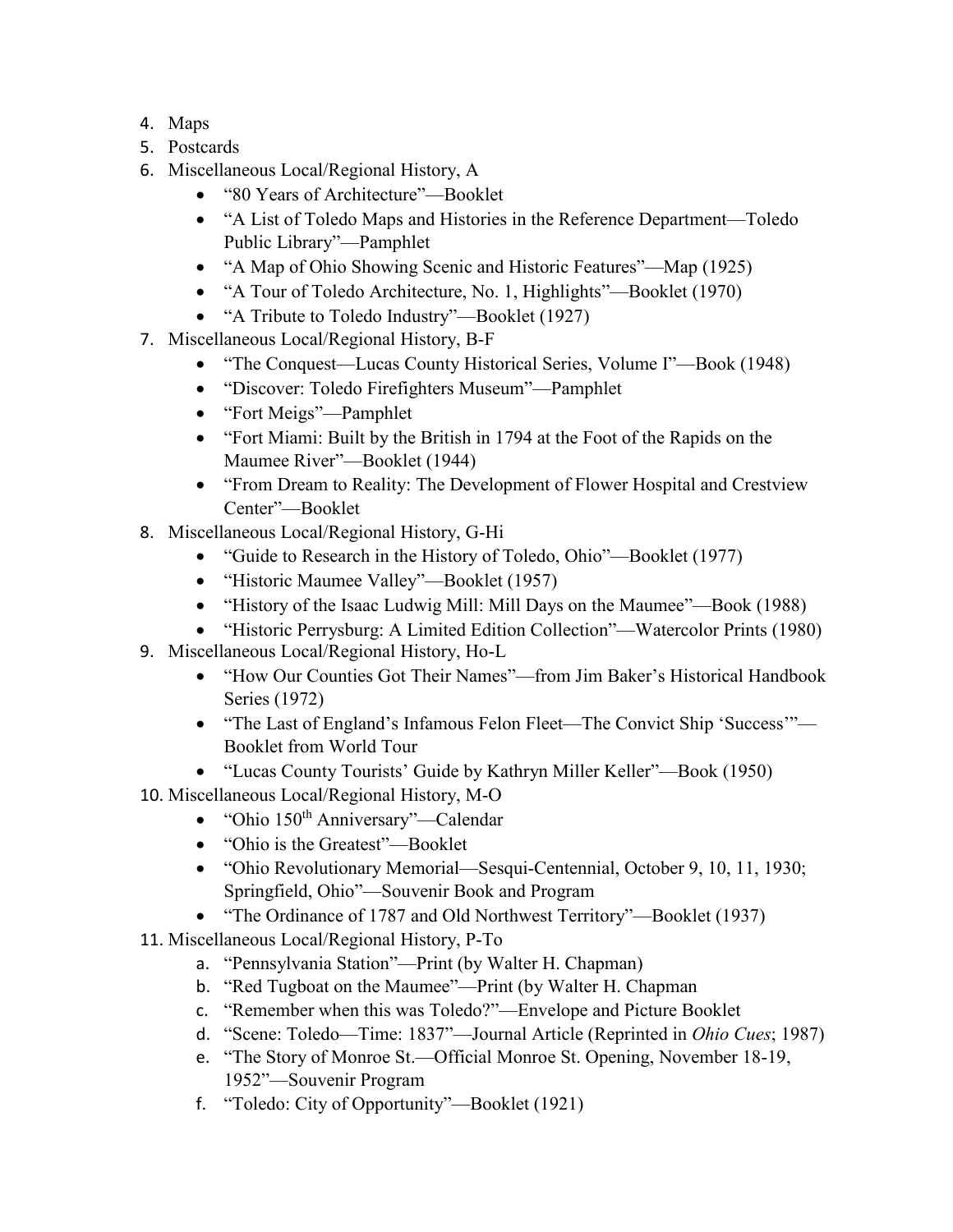- g. "Toledo's Past and Present: Historical, Industrial, Financial and Economic Facts of Toledo"—Booklet (1930)
- 12. Miscellaneous Local/Regional History, To-Z
	- h. "Toledo Stories"—Calendar (2003)
	- i. "The Transition: A Tale of Northwestern Ohio by George W. Pearson"—Booklet (1946)
	- j. Untitled, undated photograph of Martin Luther King Memorial Bridge/Cherry Street Bridge (?)

## Organizations

- 13. The Benevolent and Protective Order of Elks—Toledo Lodge, No. 53
- 14. The Friends of the University of Toledo Libraries
- 15. Kiwanis International
- 16. Toledo Area Labor History Society
- 17. The Toledo Automobile Club
- 18. The Toledo Newsboys Association
- 19. The Trilby Volunteer Fire Department
- 20. The Young Men's Christian Association (YMCA)
- 21. Miscellaneous Organizations, A
	- "1987-1988 Program Schedule—Glass Collectors Club of Toledo, Ohio"— Pamphlet
	- "Adams Conservation Club"—Patches
	- "Agreement between Marvel-Schebler/Tillotson (Division of Borg-Warner Corp.) and International Union, United Automobile, Aerospace, and Agricultural Implement Workers of America, UAW, and Local No. 12"—Booklet (1974-1977)
	- "American Federation of Labor"—Letter
	- "American Fisheries Society"—Letter (1898)
	- "American Legion (Department of Ohio) 22<sup>nd</sup> Annual Convention—Toledo, Ohio; August 25, 26, 27, 1940"—Official Program
	- "Application and Pledge of Allegiance to the Principles and Policy of Civitas"
	- "Articles of Agreement between the Community Traction Co. and the Amalgamated Association of Street and Electric Railway Employees of America"—Booklet (1924)
- 22. Miscellaneous Organizations, B-Le
	- "Boy Scouts of America"—Membership Card Holder
	- "Brewery Collectibles Club of America: Buckeye Chapter"—Newsletter (2006)
	- "Building Dedication, July 30, 1995—Region 2B, UAW; Jack Sizemore, Director"—Booklet
	- "The Cause of America—The Toledo Patriotic League"—Leaflet
	- "Club Arabian"—Membership Card (1935)
	- "Grafton M. Acklin Council No. 127, Royal and Select Masters, Toledo, Ohio"— Membership Card (1956)
	- "The Hospital Service Association of Toledo"—Blue Cross Identification Card
	- "Ice Cream Social, Auspices of Terpon Glee Club"—Ticket (1935)
	- "I'm a Humane Hero! I support the Toledo Area Humane Society"—Temporary Tattoo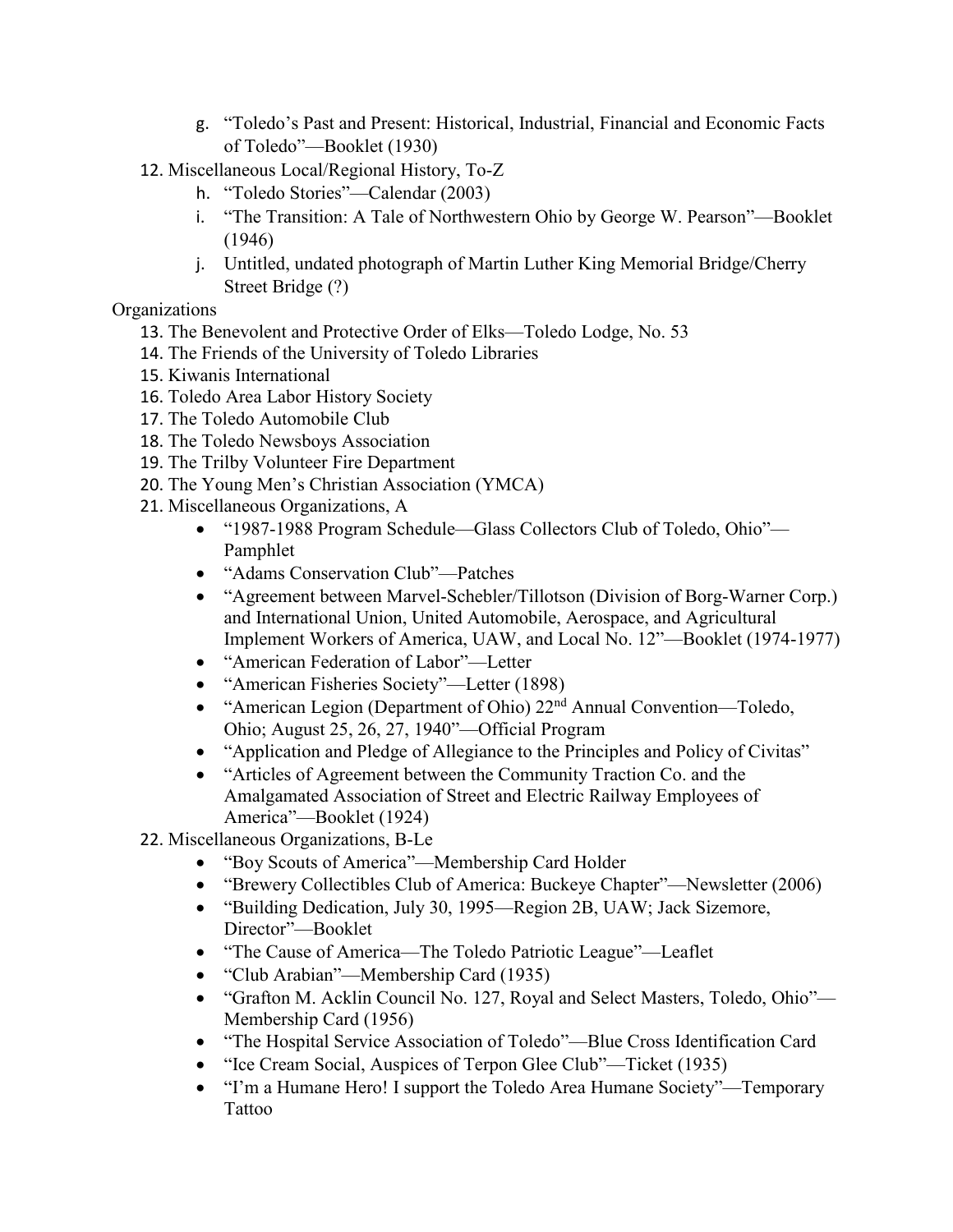- Knights of Pythias "Golden Jubilee Meeting"—Button, Envelope, and Program (1914)
- Letter from Richard Shoemaker (Vice President and Director, UAW GM Department) to Retirees and Surviving Spouses (2005/2006?)
- 23. Miscellaneous Organization, Lo-M
	- "Local Agreements between Chevrolet Motor Division, General Motors Corporation, Toledo Plant and Local No. 14, UAW—March 25, 1974"—Booklet
	- "Local Agreements between Chevrolet Motor Division, General Motors Corporation, Toledo Plant and Local No. 14, UAW—November 15, 1979"— Booklet
	- "Local Cartage Agreement and Movers' Supplement"—Booklet (1949)
	- "Member Motorists—Phone for Emergency Service—Official Directory, Affiliated Automobile Clubs Offering Standardized Road Service—The Ohio State Automobile Association"—Booklet (1924)
- 24. Miscellaneous Organizations, N-To
	- "Northwestern Ohio Teachers Association"—Ticket (1923)
	- "Ohio Auto Racing Association"—Papers
	- "Overland Autos are Made by Scab Labor"—Letters from the Toledo Central Labor Union and the Automobile District Council (1919)
	- "The Pythian Beneficial Association of Ohio"—Certificate of Membership (1890)
	- "Right-to-Work Means Lower Wages & Benefits—UAW Local 14, Toledo, OH"—Bumper Sticker
	- "The Royal Order of Fleas"—Membership Card
	- "Spicer—Local, 12."—Cloth Hat
	- "Sick Benefit Dance, Auspices of United Civitas Clubs, Inc."—Ticket (1935)
	- "Toledo Area Humane Society Annual Report—2005"
	- The Toledo Chamber of Commerce's list of "Luncheon Clubs, Sectional Chambers of Commerce, Neighborhood Improvement Associations and Other Civic Groups in Toledo holding regular meetings." (1943)
- 25. Miscellaneous Organizations, To-Z
	- "The Toledo Club"—Postcard
	- "The Toledo Driving Club"—Invitation (1901)
	- "Toledo Naturalists' Association"—Sticker
	- "The Toledo Society for Crippled Children"—Postcard
	- "The Toledo Wellesley Club and Area Members, 1973-1975; Toledo, Ohio"— Booklet
	- "U. A. W.—Toledo, Local 12"—Cloth Hat
	- "United Brotherhood of Carpenters and Joiners of America"—Withdrawal Card (1914)
	- "United States—American Automobile Association"—Map

Miscellaneous Organizations Artifacts

• "Meeting of the Board of Administration of the Northwest Ohio Area Industries, UAW Retirement Income Plan at which the first retirees were granted benefits—January 17, 1952"—Framed Photograph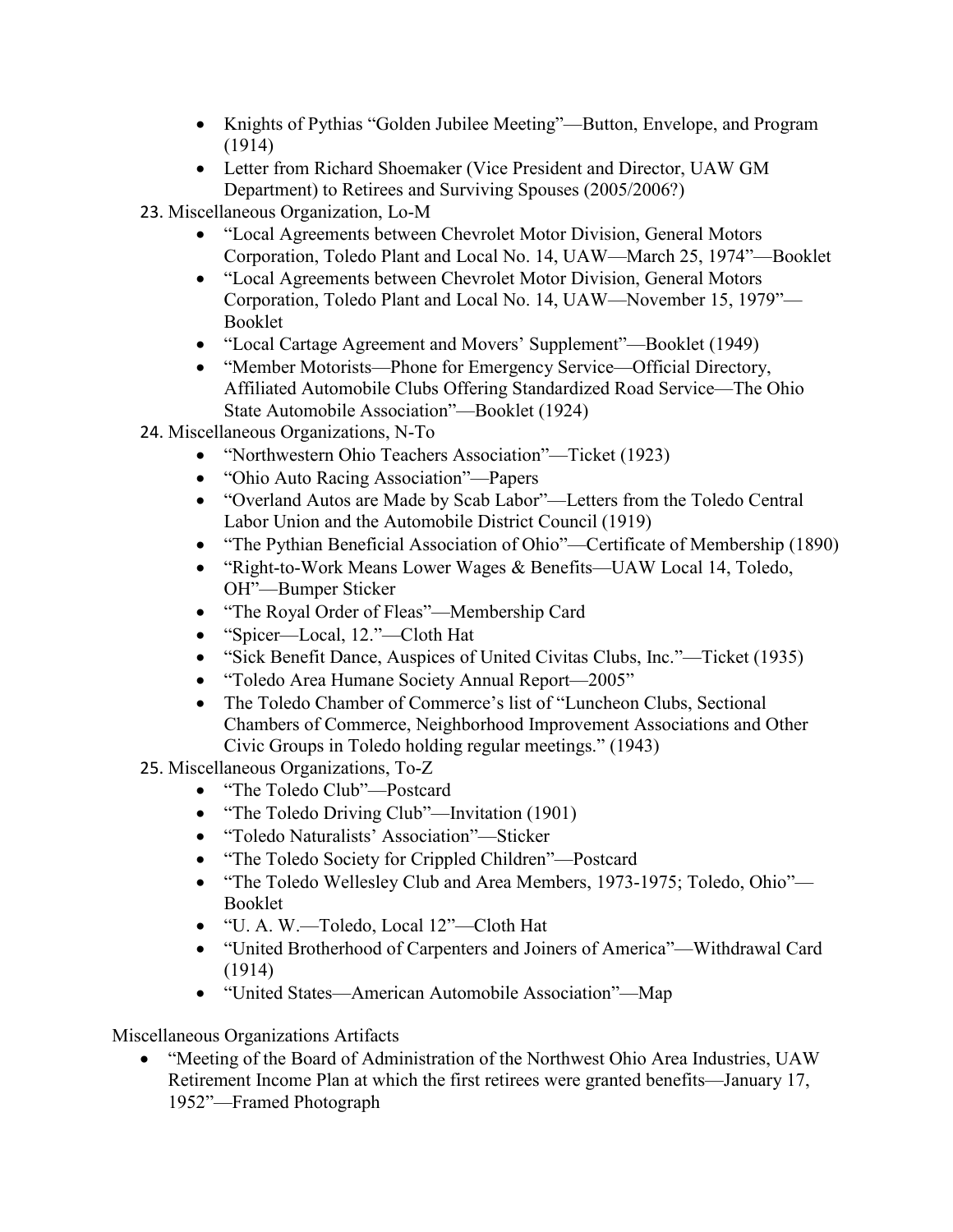### **Box 32:**

Miscellaneous Organizations Artifacts Badges, Pins, and Ribbons

- "22nd Annual Convention, August 25, 26, 27, 1940—Alternate—American Legion Auxiliary—Toledo, Ohio"—Pin
- " $22<sup>nd</sup>$  Annual Convention, August 25, 26, 27, 1940—American Legion 40/8—Toledo, Ohio"—Pin
- "22<sup>nd</sup> Annual Convention, August 25, 26, 27, 1940—Delegate—American Legion Auxiliary—Toledo, Ohio"—Pin
- "22<sup>nd</sup> Annual Convention, August 25, 26, 27, 1940—Visitor—American Legion— Toledo, Ohio"—Pin
- "40th Annual Encampment—Dept. of Ohio V. F. W., Toledo—June 23, 24, 25, 1960"— Pin
- "50th Anniversary Sister Cities, 1931-1981—Spain, Toledo, Ohio"—Badge
- "1940-41 Safety Patrol—Toledo Junior Safety Council"—Badge
- "11652 Toledo Newsboys Association"—Badge
- "A. A. of S. & E. R. E. of A.—Toledo, O., Div.  $697$ —Sept. 1925"—Badge
- "A. A. of S. & E. R. E. of A.—Toledo, O., Div.  $697$ —Dec. 1925"—Badge
- "A. A. of S. & E. R. E. of A.—Toledo, O., Div.  $697$ —April 1928"—Badge
- "Aiding Leukemia Stricken American Children—St. Jude Hospital, Volunteer"—Badge
- "Allied Printing Trades—Labor Day, 1919"—Ribbon
- "Bakery Salesmen, Chauffeurs & Hlprs.—A. F. of L. 365—Toledo, Ohio, Sept. 1937"— Badge
- "Bakery Salesmen, Chauffeurs & Hlprs.—A. F. of L. 365—Toledo, Ohio, Nov. 1937"— Badge
- "Bakery Salesmen, Chauffeurs & Hlprs.—A. F. of L. 365—Toledo, Ohio, Dec. 1937"— Badge
- "Bakery Salesmen, Chauffeurs & Helpers—A. F. of L. 365—Toledo, Ohio, Mar. 1938"—Badge
- "Bakery Salesmen, Chauffeurs & Helpers—A. F. of L. 365—Toledo, Ohio, Apr. 1938"—Badge
- "B. P. O. E. No. 53—Nat'l. Bowling Tournament—Toledo, Ohio, 1932"—Badge (Envelope: "Elk Medal, Toledo 1932")
- "Building Trades Council, Toledo—1951"—Badge
- "Christmas Seal Club—Toledo Public Health Ass'n"—Member Badge (Inscription: "May")
- "Cootie Visitor—Third Grand Scratch, 1937, Toledo, Ohio"—Pin
- "Council of Elders, Toledo"—Pin
- "Delegate—Annual Convention Allied Printing Crafts Union of Ohio. Toledo, May 18- 19, 1897"—Ribbon Pin
- "Host Club—Toledo, Key to the Sea—Nov. 19, 20, 21, 1959"—Metal Fold Pin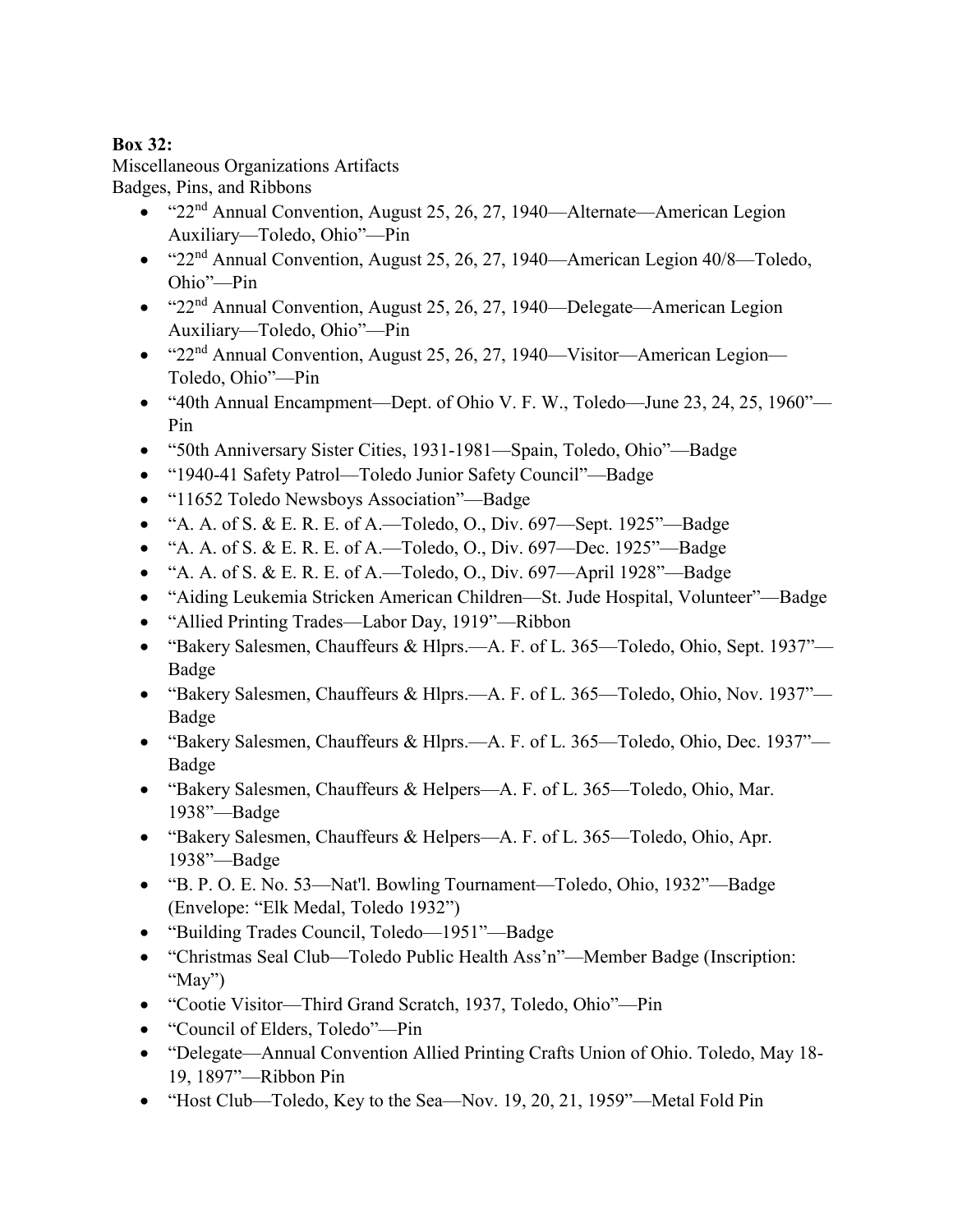- "I Am A Member—CD—Ohio, Toledo"—Badge
- "In Union There Is Strength—International Ass'n of Machinists—Toledo Lodge No. 105; Toledo, Ohio"—Pin and Ribbon
- "Joe Tomasi, 1970-1986—Region 2B Director"—Badge
- "Junior Fire Patrol—Wash. Twp."—Badge
- "Labor Day, September 5, 1983—Solidarity Day III—Toledo, Ohio"—Badge
- "Labor Day—Toledo Typo. Union No. 63—Sept. 5<sup>th</sup>, 1904"—Ribbon
- "Lud"—Badge
- "March of Dimes—Toledo, Ohio"—Badge (1939)
- "Maumee Valley District Council"—Badge (1956)
- "Member—L. O. O. M."—Pin (Envelope: "Moose Lodge, Toledo, July 2, 1921")
- The National Exchange Club's "Quarters for Kids Blue Ribbon" Campaign—Pin
- "Ohio State Building Trades Council—Toledo, 1916"—Pin
- "Old Newsboys, Good Fellow Ass'n—Worker"—Badge
- "Old Newsboys, Toledo's 100% Charity—Buy a Paper Mister"—Badge
- "Region 2-B, UAW—Jack Sizemore, Director"—Pin
- "Teamsters, Chauffeurs, Stablemen & Helpers—A. F. of L. 20—Oct. 1937"—Badge
- "Toledo, 21 in 22, AD Club—Pin (Pinned to "Father Toledo Introduces" Card)
- "Toledo Auto Club—AAA"—Badge (Labeled: "Dorcas Early")
- "Toledo Blade—Allied Printing Trades Council, Toledo, O."—Ribbon
- "Toledo Central Labor Union; Labor Day, 1915—Asst. Marshal"—Ribbon Pin
- "Toledo Crusade For Jobs—Sales Make Jobs"—Badge
- "Toledo Newsboys Asso'n. 1866"—Badge
- "Toledo Typo. Union No. 63.—Labor Day, 1891"—Ribbon
- "Toledo Typo. Union No. 63—Organized 1863.—Labor Day, 1888."—Ribbon
- "Toledo Typo. Union No. 63.—Organized 1863.—Labor Day, 1890."—Ribbon
- "UAOD"—Pin
- "Upholsterers Carpet & Lino. Mech.—L. U. 115, A. F. of L.—Toledo, O., Jul. 1937"— Badge
- "Washington Grove No. 34, U. A. O. D., Toledo, Ohio."—Ribbon

Coins

- "1933, Good Luck—Dedicated June  $27<sup>th</sup> 1971$ "—Coin
- "Daviess Chapter No. 29, R. A. M., Harrodsburg, KY.—HTWSSTKS"—Coin
- "Fort Meigs Chapter No. 29, R. A. M., Toledo, O.—HTWSSTKS"—Coin
- "Fort Meigs Chapter No. 29, R. A. M., Toledo, O.—HTWSSTKS"—Coin (Engraved: "M. L. Siger—9-19-44")
- "Sylvania Chapter No. 229, R. A. M., Sylvania, O.—HTWSSTKS"—Coin

Glasses

- "American Legion Auxiliary, Toledo, Ohio, 1940—Libbey"—Glass
- "Girl Scout Regional Conference, October 5-6, 1942; Toledo"—Glass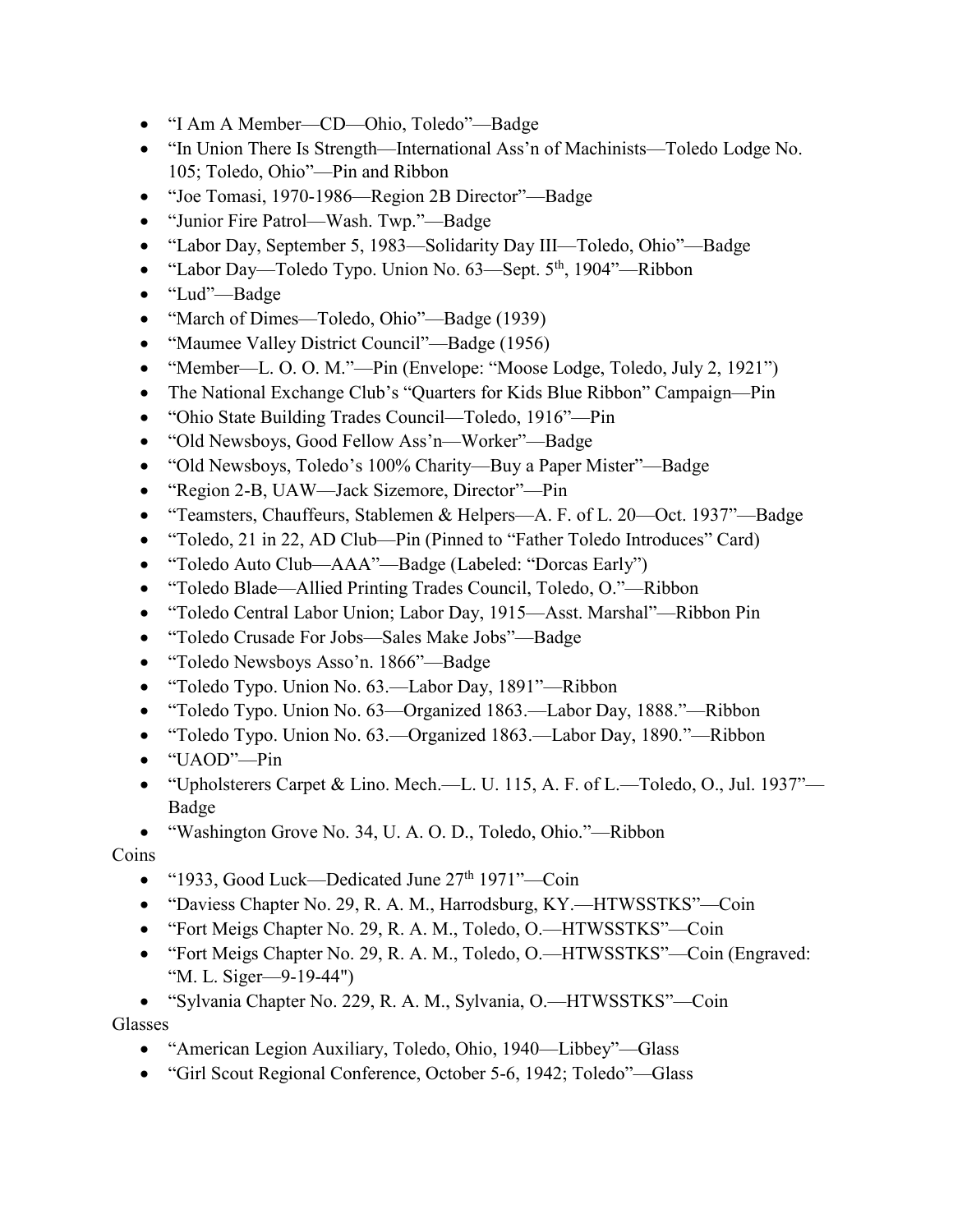- "Never A Dull Moment'—Souvenir of the 22<sup>nd</sup> Annual Ohio American Legion Convention—Toledo, Ohio, August 25, 26, 27, 1940"—Glass
- "Toledo Area Council, B. S. A.—Camp Miakonda"—Glass
- "Toledo Board of Trade—100th Anniversary"—Glass
- "Toledo, Spain; Toledo 125<sup>th</sup> Year"—Glass
- "Zenobia—Toledo, Ohio"—Glass

### **Other**

- "Automobile Club Toledo—AAA"—Car Ornament
- "I. B. E. W. Local 8, Toledo, Ohio"
- "International Union, United Automobile, Aircraft & Agricultural Implement Workers of America—Die Casting Dept."—Letter Opener
- "Local 12—I. U. U. A. W. of A., Toledo, O"—Charm
- "Toledo Auto Club, Ohio State—AAA"—Car Ornament
- "Toledo, Chapter 110.341 O. E. S, 1925 (?)"—Bell
- "Toledo Theater Stage Employees—IATSE 24"—Metal Plaque

Miscellaneous Publications Artifacts

- "The Blade—150 Years, 1835-1985—Toledo, Ohio"—Glass
- "The Blade, One of America's Great Newspapers"—Pencil
- "The Blade, One of America's Great Newspapers—Founded 1835"—Keychain
- "The Blade"—Watch (Inscription: "Presented to Charles Apanaitis, Retired 8-1-1975, The Toledo Blade Co")

## **Box 33:**

Folders

Publications

- 1. The Calamity Howler (1936-1937)
- 2. Patterns from the Toledo Blade Household Arts Dept.
- 3. Patterns from the Toledo Blade Pattern Department
- 4. The People's Voice (1972-1976)
- 5. The People's Voice (1977-1980)
- 6. The Toledo Blade—Carrier Greetings
- 7. Toledo Blade Cooking and Home Makers' School (1935-1941)
- 8. Toledo Metropolitan (1986)
- 9. Toledo—Souvenir Picture Booklets
- 10. Toledo Tomorrow
- 11. Miscellaneous Publications, A-B
	- "Bend of the River"—Magazine (July 1975)
	- "The Best from the Blade Cookbooks, 1950-1960"—Cookbook
	- "Blade Want Ads"—Postcard
	- "The Buzz Book: A Guide to the Very Best in Northwest Ohio"—Booklet (Winter 2011)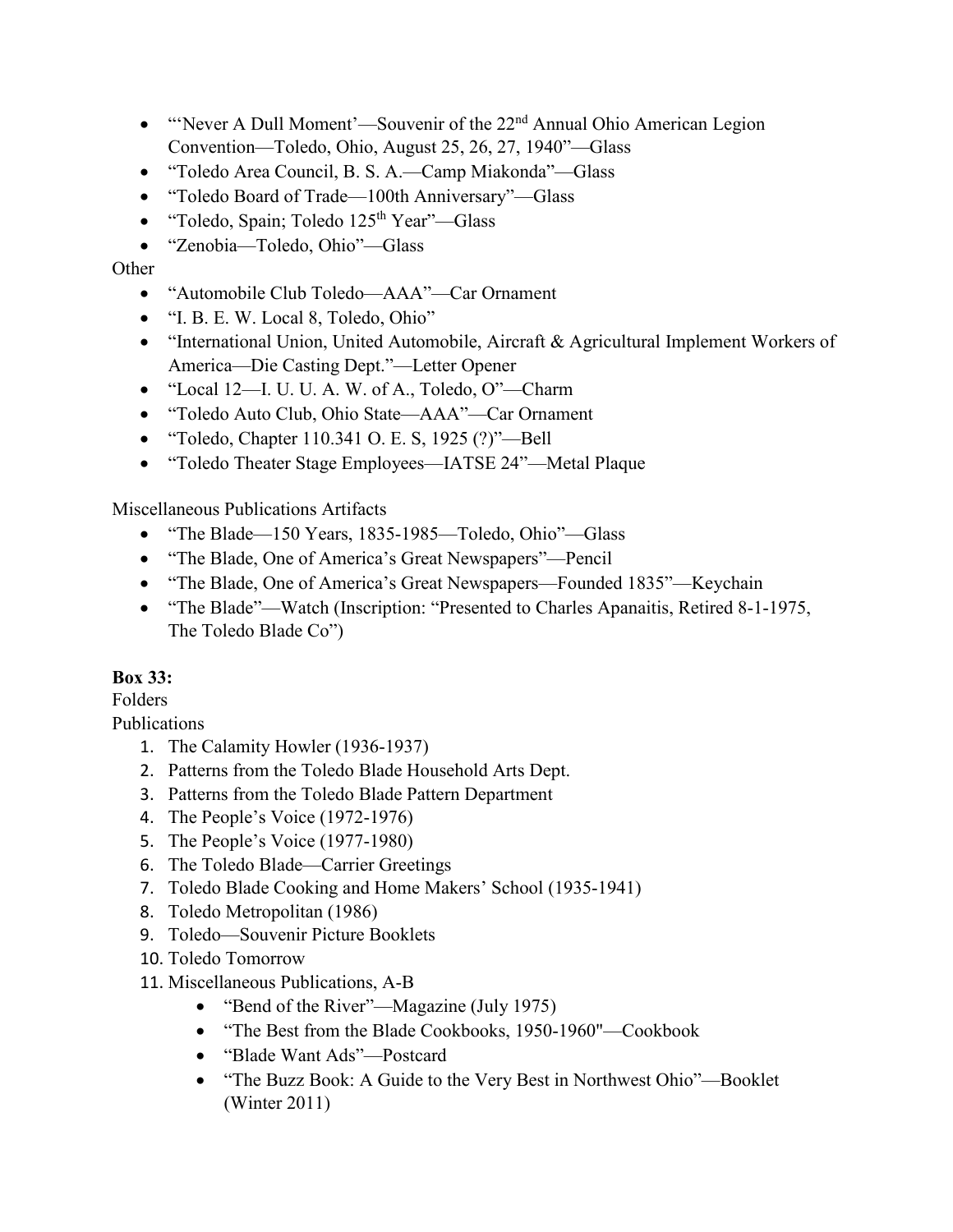- 12. Miscellaneous Publications, C-N
	- "Carriers' Greeting 1890.—Sunday Journal Carriers' New Year Address."— Booklet
	- "Compliments of Times 1930 Times Carriers"—Calendar
	- "Entering Toledo: A Magazine For Northwestern Ohio"—Magazine (July, 1978)
	- "Flapper Fanny, By Sylvia"—Single-Panel Cartoons
	- "How to Play Winning Contract Bridge by Charles H. Goren, Bridge Expert for the Toledo Blade"—Booklet
	- "Motor Age"—Magazine (April 2, 1914)
	- "Nasby in Europe"—Poster
	- "New Year's Offering '88—The Toledo Commercial"—Booklet
- 13. Miscellaneous Publications, O-Te
	- "Telephone Directory—Toledo, Ohio; August, 1917"—Book
- 14. Miscellaneous Publications, Te
	- "Telephone Directory—Toledo, Ohio; June, 1924"—Book
- 15. Miscellaneous Publications, To
	- "Toledo 1952 Cross Index Directory: For Business and Industry Professions"— Book
- 16. Miscellaneous Publication, To
	- "Toledo Alive Magazine—Special Issue, Toledo's Portside Celebration"— Magazine (May 1984)
	- "Toledo Telephone Directory—February, 1940"—Book
- 17. Miscellaneous Publications, To-Z
	- "The Toledo Times"—Invoice
	- "The Toledo Times"—Invoice
	- "Zip Code Directory"—Booklet (1968)

### Recreation

- 18. Animals in Art Stamps (Published for The Toledo Zoological Society by The New York Zoological Park; 1926) \*One Copy in Poor Condition—Fragile\*
- 19. Pearson Park Dedication—August 30, 1934
- 20. The Toledo Zoo—1
- 21. The Toledo Zoo—2
- 22. The Toledo Zoo—Vote for the Toledo Zoo
- 23. Miscellaneous Recreation
	- "Handy Pocket-Size Self Guide to Niagara"—Booklet (1950)
	- "Harry L. Moffitt, Golf Professional, Ottawa Park Municipal Golf Course— Complete Line of Clubs, Bags, Balls, Etc."—Bill
	- "M. R. Y. C. Toledo"—Sticker
	- "Ottawa Park Golf Course"—Score Card
	- "Ottawa Park Golf Course"—Score Card
	- "Sandusky: The Heart of Vacationland, Home of the Miss Ohio Pageant at the Cedar Point Ballroom, July 12 to 15, 1967"—Pamphlet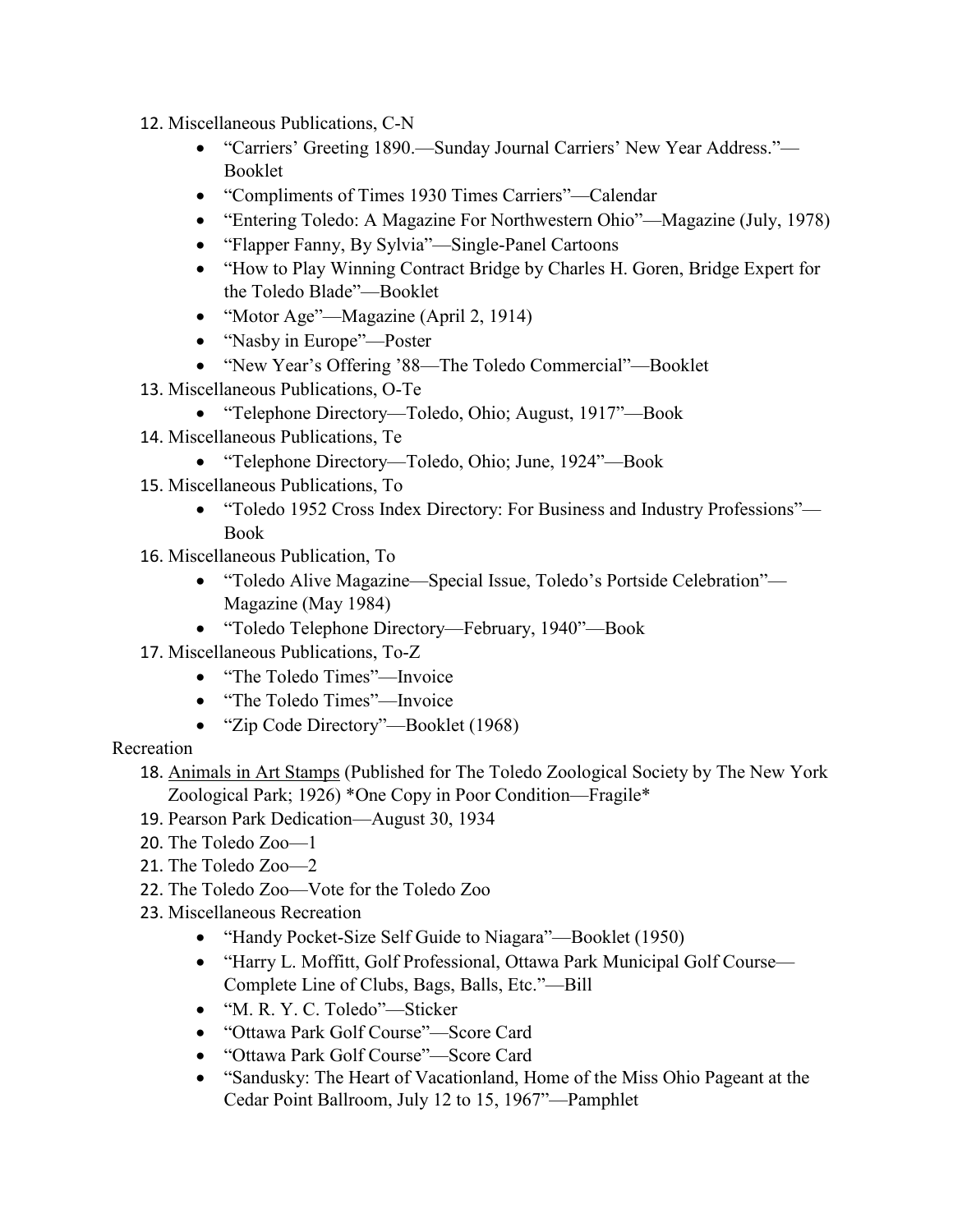- "Toledo Yacht Club"—Exchange Book
- "Urbana Golf & Country Club—Military Identification Card" (1943)

Miscellaneous Recreation Artifacts

Badges and Pins

- "Bear Day '87—Toledo Zoo"—Badge
- "Join Your Toledo Zoo"—Badge
- "Le Le—Toledo Zoo, 1988"—Panda Badge
- "Max—Toledo Zoo"—Gorilla Badge
- "Toledo '88"—Panda Badge
- "Toledo Zoo—1988"—Panda Pin
- "Toledo Zoo—Toledo, Ohio"—Monkey Badge
- "Walden Pond Fishing Club, City Recreation Div.—Toledo Crow Club 3375"—Badge

**Other** 

- "Glass Bowl Lanes—Adults, Good for One Free Game of Open Bowling"—Coin
- "Key To Toledo Zoo"—Keychain
- "Souvenir of New Toledo Beach"—Dish
- "Toledo 779 Beach"—Tag
- "Toledo Zoo"—Playing Cards
- $\bullet$  "TYC"

## **Box 34:**

Folders:

Religion

- 1. Central Christian Church
- 2. The Immaculate Conception Church
- 3. The Immaculate Conception Parish—1
- 4. The Immaculate Conception Parish—2
- 5. The Oliver Place Baptist Church
- 6. Queen of the Holy Rosary Cathedral
- 7. Salem Lutheran Church
- 8. St. Mary's Parish
- 9. St. Paul's Lutheran Church/St. Paul's Evangelical Lutheran Church
- 10. Trinity Lutheran Church
- 11. Miscellaneous Religion, A
	- "25th Anniversary—St. Jude, Toledo, Ohio, 1955-1980"—Book (1981)
	- "75—St. Charles Parish, The First 75 Years"—Booklet (1978)
	- "1883-1933—Souvenir of the Golden Jubilee of Sacred Heart Parish, Toledo, Ohio—Celebrated June 25<sup>th</sup>, 1933"—Booklet
	- "1897-1947—Golden Jubilee of Right Reverend Monsignor Elmer G. Eordogh, Pastor of Saint Stephen's Church, Toledo, Ohio"—Program
	- "Ashland Avenue Baptist Church"—Flyer (1922)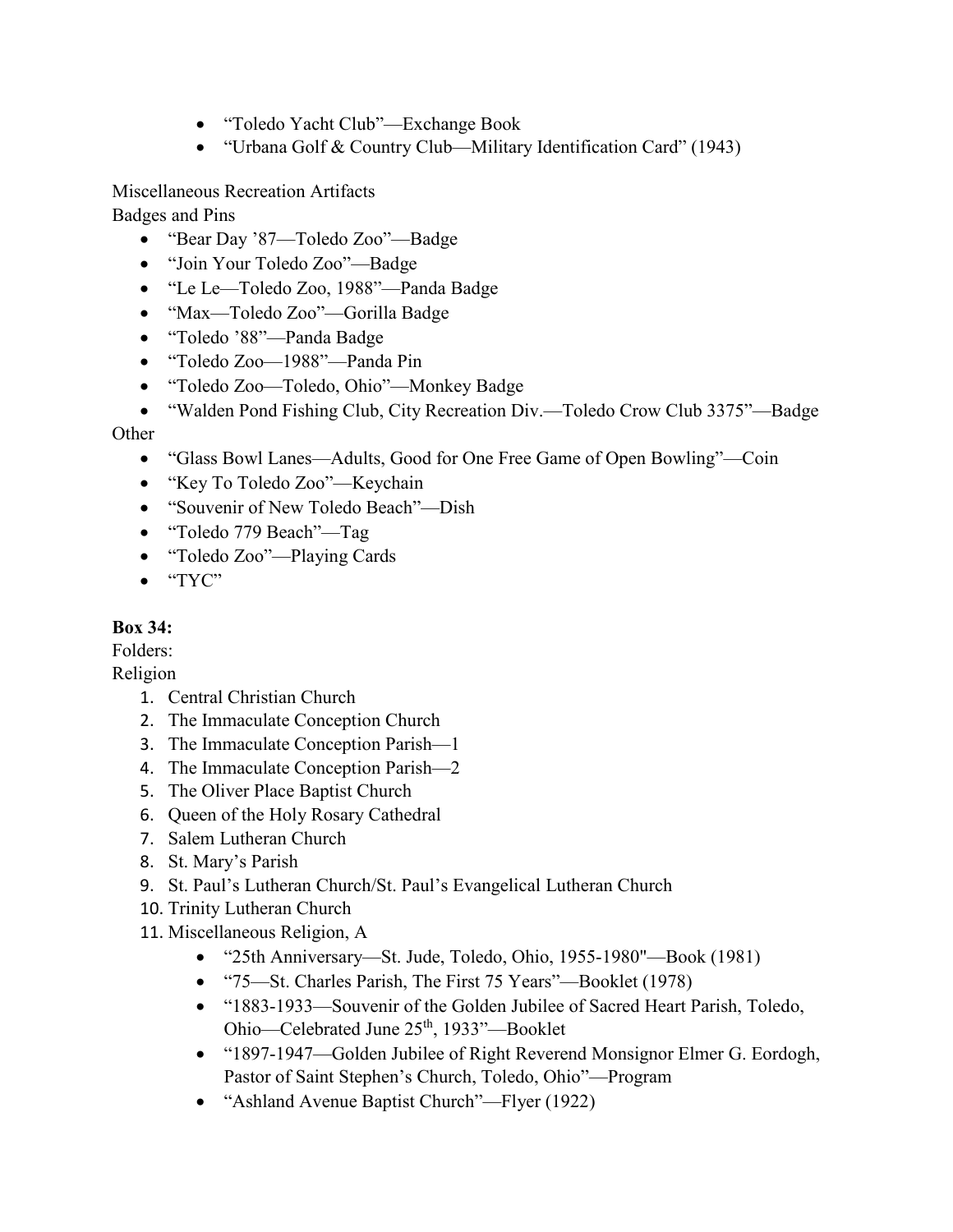- 12. Miscellaneous Religion, B-G
	- "Benefit Showing of 'Christus' Feature Talking Picture at First Westminster Presbyterian Church"—Ticket (1935)
	- "Christ the King Church"—Calendar
	- "Collingwood Methodist Church"—Photo Card
	- "Constitution of the First Evangelical Lutheran Salem Congregation of Toledo, Ohio"—Booklet
	- "The Diamond Jubilee of St. John's, 1864-1936"—Program
	- "Euclid Tidings—Are You A Successful, Growing Christian?"—Newsletter (1948)
	- "Glenwood's Memory Book, 1913-1938—Twenty-Fifth Anniversary—Glenwood English Lutheran Church"—Booklet
	- "Golden Anniversary, 1890-1940—Zion Evangelical Lutheran Church"—Booklet
	- "Golden Anniversary, 1902-1952—Apostles' Evangelical Lutheran Church"— Booklet
- 13. Miscellaneous Religion, H
	- "The History of Saint Agnes Parish, 1910-1985"—Booklet
	- "History of St. Anthony's Parish—Toledo, Ohio—Anno Domini 1957"—Book (1957)
	- "Household Digest and Cook Book—Trinity Church"—Cookbook
- 14. Miscellaneous Religion, I-J
	- "Jubilate—Church of St. Stephen, King of Hungary, Toledo, Ohio—1899- 1924"—Book
- 15. Miscellaneous Religion, K-O
	- "Little York Sunday School"—1904 Christmas Souvenir
	- "Marian Year, December 8, 1953-December 8, 1954—Rosary Cathedral, Toledo, Ohio"—Leaflet
	- "Mary Manse College Alumnae Association Presents the Right Reverend Monsignor Fulton J. Sheen"—Leaflet
	- "Monroe Street United Methodist Church"—Church Directory (1969)
	- "Official Directory and Lutheran Compendium—Peace Evangelical Lutheran Church, 1936, Toledo, Ohio"—Booklet
	- "Official Year Book and Seminary Report of the Diocese of Toledo"—Booklet (1939)
	- "Our Lady of Perpetual Help, Toledo, Ohio"—1978 Parish Directory
- 16. Miscellaneous Religion, P-St
	- "Sacred Heart Church—Centennial, 1883-1983"—Booklet
	- "Silver Jubilee, Rev. Paul P. Palka, 1924-1946—Sunday, June 26, 1949, Holy Rosary Parish, Toledo, Ohio"—Program
	- "Souvenir of the Consecration and Golden Jubilee of SS. Peter & Paul Church, Toledo, Ohio, 1917"—Booklet
	- "St. Adalbert Parish 75<sup>th</sup> Jubilee, 1907-1982"—Souvenir Booklet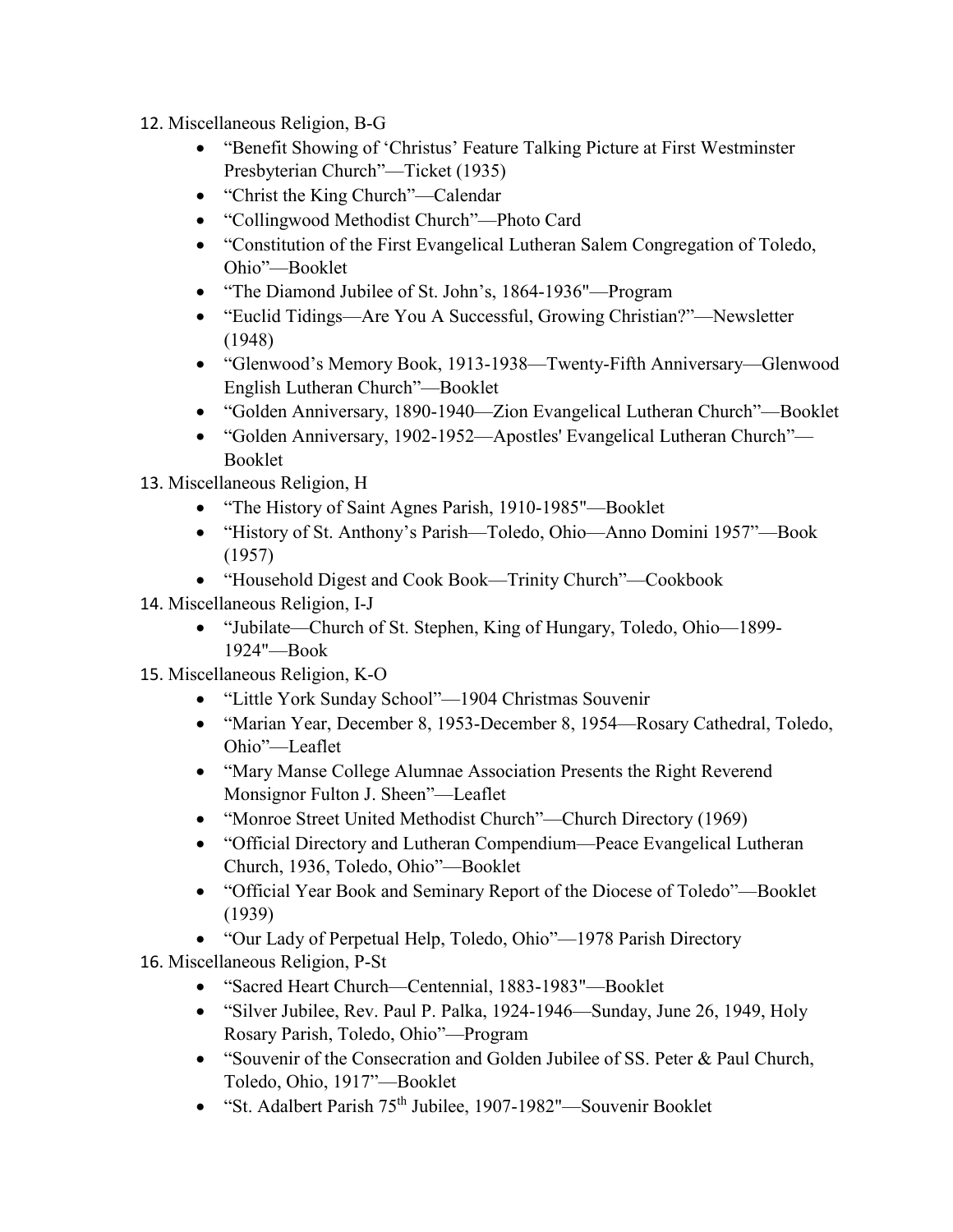- 17. Miscellaneous Religion, St-Z
	- "St. Lucas. German. Lutheran. Toledo"—Postcard
	- "Saint Paul's Episcopal Church, Maumee, Ohio—A Brief History, 1836-1955"— Booklet
	- "Through A Hundred And Ten Years—St. Joseph's Parish, Toledo, Ohio, 1854- 1964"—Booklet
	- "Toledo, Ohio—Central Christian Church"—Cookbook

### Society

- 18. Alva B. Caple (Papers, includes signed photograph of James A. Rhodes)
- 19. Cards, Invitations, etc.
- 20. Familiar Faces of Ohio. (1896) \*In Poor Condition—Fragile\*
- 21. Photographs of Toledo Locals (1913)
- 22. Postcards
- 23. Toledo Area Photographs
- 24. Miscellaneous Society
	- "Autographs" Book
	- Correspondence—Arthur A. Swartz, J. Ellery Eaton, Mrs. M. Anderson—1914— Property line dispute
	- Jamie Farr signed photo card (Inscription: "Live Love Laugh, Jamie Farr")
	- Newspaper clipping, photograph of airplane and pilot
	- "A Night for Sid Goldberg and his Friends, Commodore Perry Hotel, March 27, 1977"—Leaflet
	- Untitled Photograph
	- "Steam Train Maury: 'King of the Hoboes'"—Illustration card (Inscription: "To my friend Mike, Steam Train Maury")
	- "Toledo Social Register"—Book (1935)

Miscellaneous Religion Artifacts

- "St. Adelbert's Church; B. R. Matki Boski Roziancowi 1908"—Pin (Ribbon and Metal Badge)
- "St. Mary's Church, Toledo, Ohio, 1854-1979"—Charm
- "St. Patrick's Church, Toledo, O."—Charm
- "St. Paul's"—Pin

## **Box 35:**

Folders:

Sports

Baseball

- 1. Newspaper Clippings
- 2. Ohio Baseball Hall of Fame—Official Publication (1984-1990)
- 3. Miscellaneous Baseball

Bowling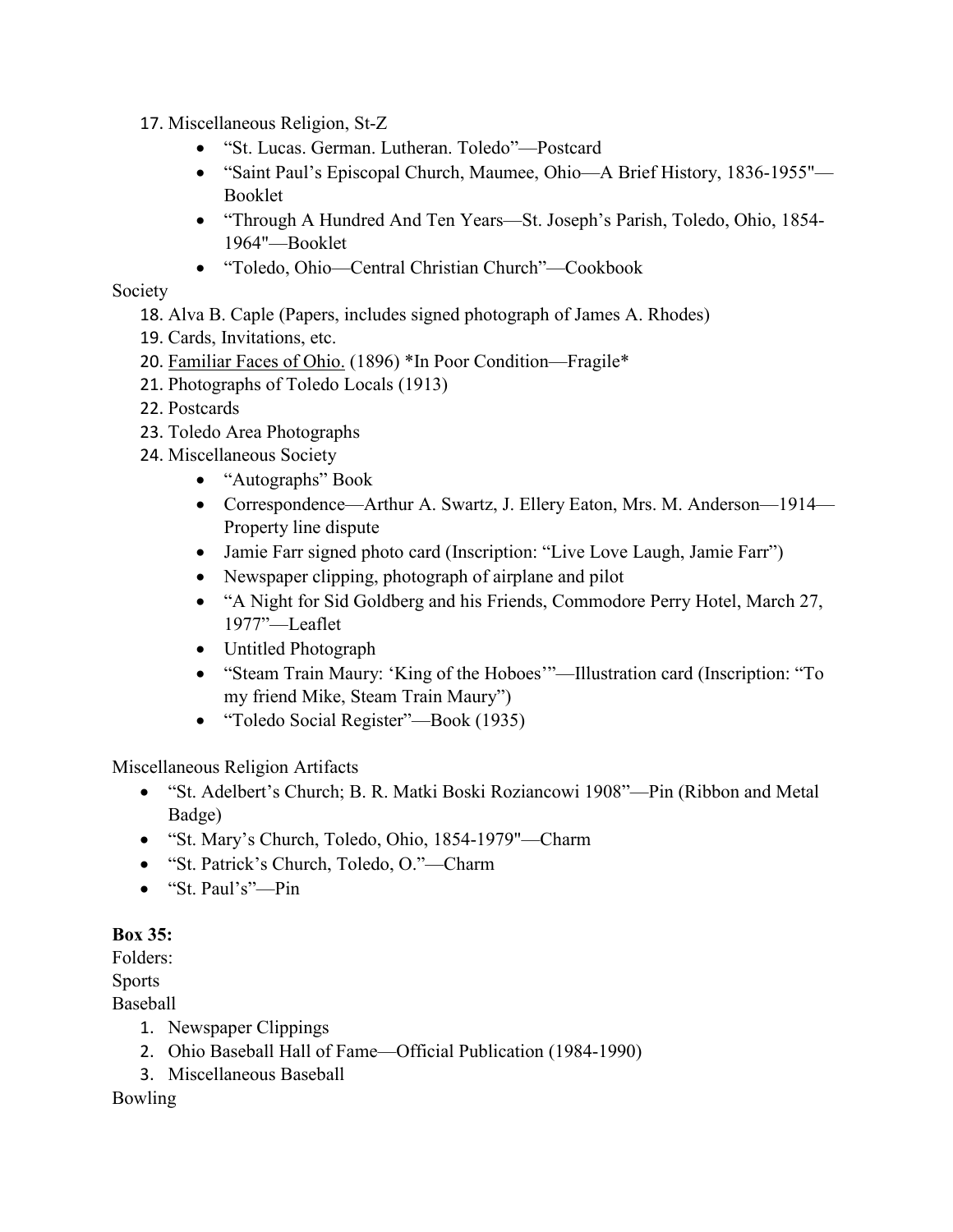- 4. 1995 PBA National Championship/PBA Tour
- 5. ABC Tournament—Programs (1960 and 1991)
- 6. PBA National Championship—Programs (1984, 1985, 1992, and 1994)
- 7. Miscellaneous Bowling

College Sports

- 8. Bowling Green State University—Programs (1950 and 1973; VS. UT)
- 9. Miscellaneous Colleges—Programs (VS. UT)
- 10. The University of Michigan—Programs (1974 and 1983; VS. UT)
- 11. The University of Toledo—Basketball, Dope Books/Media Guides (1964-1979)
- 12. The University of Toledo—Basketball, Dope Books/Media Guides (1979-1984)
- 13. The University of Toledo—Basketball, Dope Books/Media Guides (1984-1989)
- 14. The University of Toledo—Basketball, Programs (1948-1982)
- 15. The University of Toledo—Basketball, Programs (1983-1986)
- 16. The University of Toledo—Basketball, Programs (1987-1997)
- 17. The University of Toledo—Football, Dope Books/Media Guides (1964-1973)
- 18. The University of Toledo—Football, Dope Books/Media Guides (1976-1981)
- 19. The University of Toledo—Football, Dope Books/Media Guides (1982-1988)
- 20. The University of Toledo—Football, Programs (1923-1972)
- 21. The University of Toledo—Football, Programs (1973-1988)
- 22. The University of Toledo—Schedules and Tickets
- 23. The University of Toledo—Women's Basketball
- 24. The University of Toledo—Miscellaneous
- 25. Miscellaneous College Sports

Football

- 26. The Toledo Tornadoes—1
- 27. The Toledo Tornadoes—2
- 28. Miscellaneous Football

#### **Box 36:**

Miscellaneous Baseball Artifacts Miscellaneous Bowling Artifacts Miscellaneous College Sports Artifacts Miscellaneous Football Artifacts Miscellaneous Golf Artifacts

#### **Box 37:**

Folders: Sports Golf

- 1. 35th National Open Golf Championship (1931)
- 2. 73<sup>rd</sup> Amateur Championship (1973)
- 3.  $75<sup>th</sup> PGA Championship (1993)$
- 4. 79<sup>th</sup> US Open Championship (1979)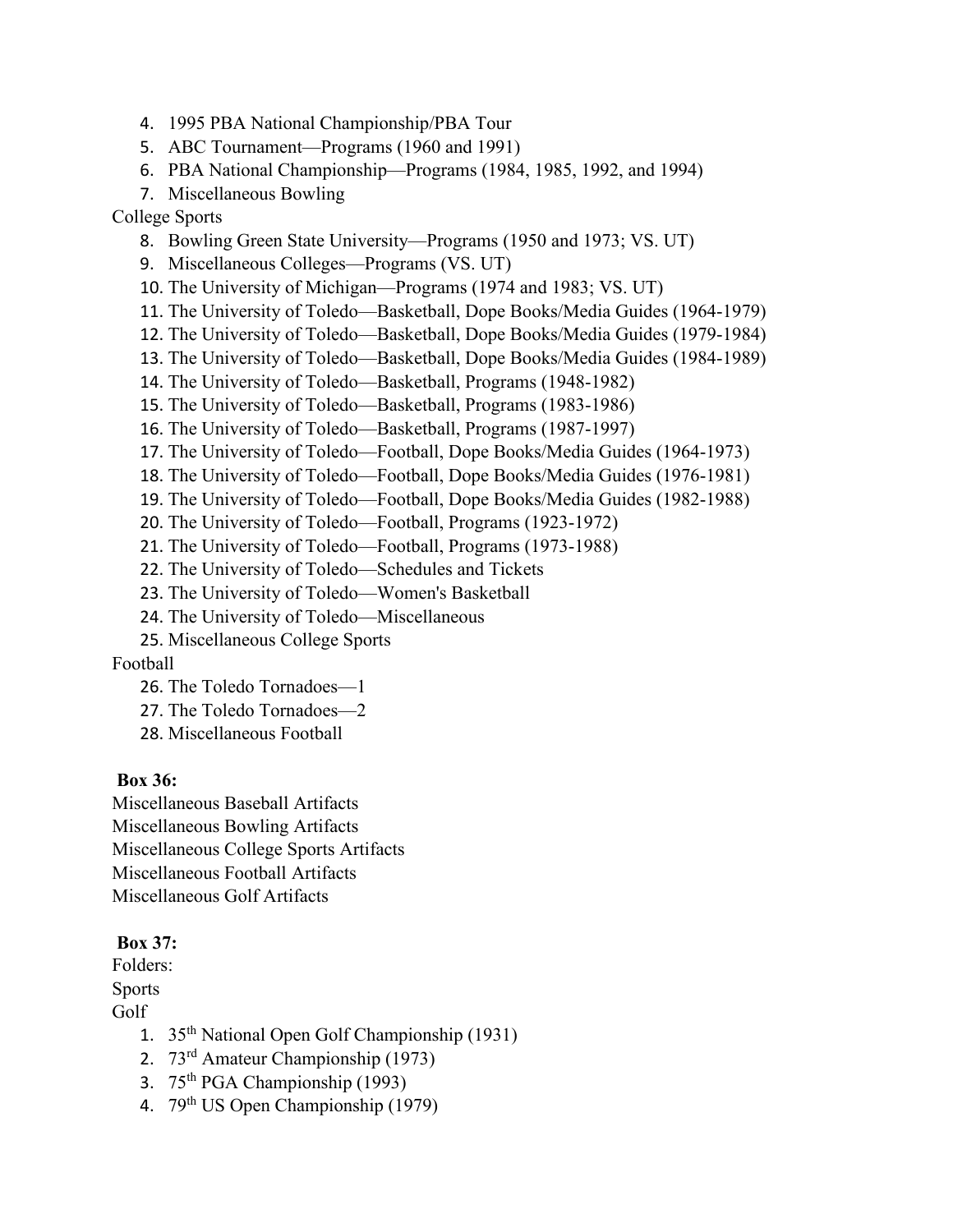- 5. 1957 U.S. Open Championship
- 6. 1966 Glass City Classic
- 7. 1986 PGA Championship
- 8. 2003 U.S. Senior Open
- 9. The Inverness Club
- 10. Inverness Invitational Four Ball Match, 1936
- 11. The Jamie Farr Kroger Classic (Artifacts from 1991, 1996, and 2006)

### High School Sports

- 12. Central Catholic High School—Football
- 13. Central High School—Football Programs (1931)
- 14. DeVilbiss High School—Football Programs
- 15. DeVilbiss High School—Night Relays
- 16. Libbey High School—Football
- 17. Libbey High School—Football Programs (The Corral; 1928-1959)
- 18. Morrison R. Waite High School
- 19. Ohio High School State Basketball Tournament—Programs (1958-1966)
- 20. Scott High School—Football Programs (1925-1947)
- 21. St. Francis de Sales High School
- 22. Miscellaneous High School Sports

Bowling—"\$300,000 Bud Light PBA Tour—National Championships, Imperial Lanes, Toledo, Ohio, March 22-28, 1992"—Plastic Cup Golf—"1979 United States Open—Inverness Club"—Metal Cup Miscellaneous High School Sports Artifacts

### **Box 38:**

College Sports—"De Sales College: Athletic Program 1939-1940"—Official Program High School Sports

- "Football: Toledo Scott High vs. Fremont Ross High"—Program (1947)
- "Fourth Annual DeVilbiss Night Relays"—Program (1942)
- Miscellaneous—"The Walleye Journal: Inaugural Issue 2" (2009)
- The Toledo Mud Hens—"The Muddy Times" (2004-2013) Miscellaneous Mud Hens Artifacts

### **Box 39:**

Folders: Sports The Old Newsboys Goodfellow Association

- 1. Football
- 2. Miscellaneous Sports

### The Toledo Mud Hens

- 3. Programs and Score Cards (1969-1981)
- 4. Programs and Score Cards (1994)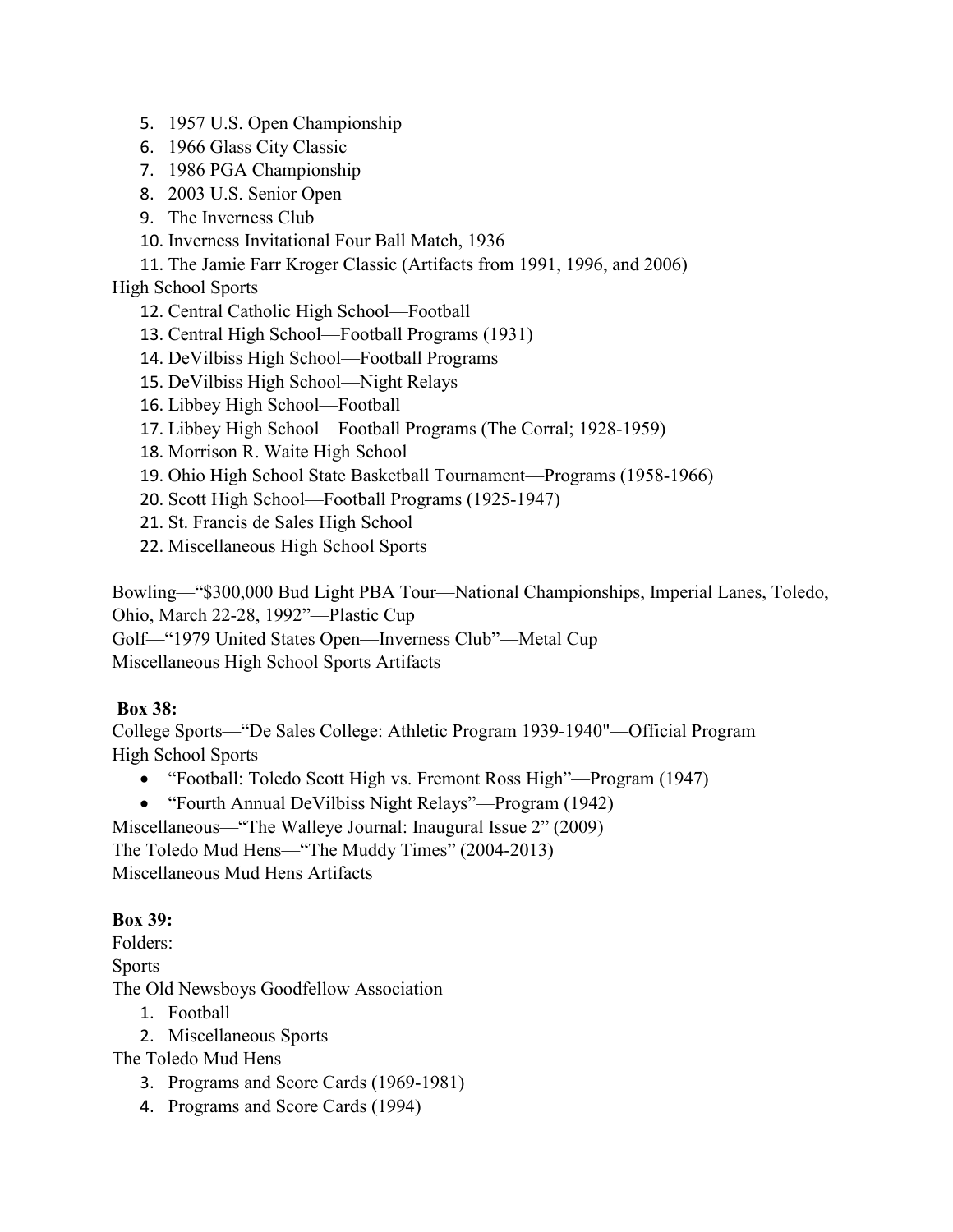- 5. Programs and Score Cards (1996-2006)
- 6. Schedules
- 7. Tickets
- 8. Miscellaneous Mud Hens

### **Miscellaneous**

- 9. Miscellaneous Sports—1
- 10. Miscellaneous Sports—2

## Transportation

- 11. Bicycle Licenses
- 12. Maps/Guides of the City of Toledo
- 13. Maps/Guides of the City of Toledo—Dreher's
- 14. TARTA
- War Time
	- 15. Hi-Speed Victory Club, War Album Series—WWII Photographs
	- 16. Liberty Loans
	- 17. Mail From Toledo: A Line of Communication From Your City (1945)
	- 18. Maps
	- 19. Ration Books, Checks, Coupons, etc.—1
	- 20. Ration Books, Checks, Coupons, etc.—2
	- 21. Miscellaneous War Time
		- "Army-Navy 'E' Award—Willys-Overland Motors, Inc.—January 28, 1943"— Program
		- "Army-Navy Production Award presented to Baker Brothers, Inc., Toledo, Ohio, March 20th, 1943"—Program
		- "Audie Leon Murphy—'The Most Decorated Soldier in American History'"— Photo Card
		- "Auto-Lite, Voluntary Payroll Allotment for Purchase of U.S. Savings Bonds"— Pamphlet (1942)
		- "Chief Wahoo and the Red Feather"—Booklet (1945)
		- "DeVilbiss Vs. Libbey—'Buy War Bonds'"—Souvenir Program (1942)
		- Letter from AMVETS
		- Letter to "All Kresge Employees—Uncle Sam Must Come First!" (1943)
		- Letter to Miss Gertrude Gallagher from T. A. Gallagher RM3C (1939)
		- "Memorial Hall, Grand Opening—Washington's Birthday, Military Promenade"—Leaflet (1886)
		- "Our Flag...Buy U. S. War Bonds & Stamps"—Notepad
		- "Owens-Illinois People at Work, at War"—Booklet
		- "Pearl Harbor Day, December 7th, 1942—Bombs for Tokyo"—Pledge Slip
		- "'Rally Round! We're Victory Bound'—Willys Overland, 1942"—Song Booklet
		- "Second Annual Veterans Day Picnic at Paradise Park—Sunday, August 12th 1934"—Program
		- "United States and Allied Governments War Exposition, Toledo"—Souvenir Catalogue (1919)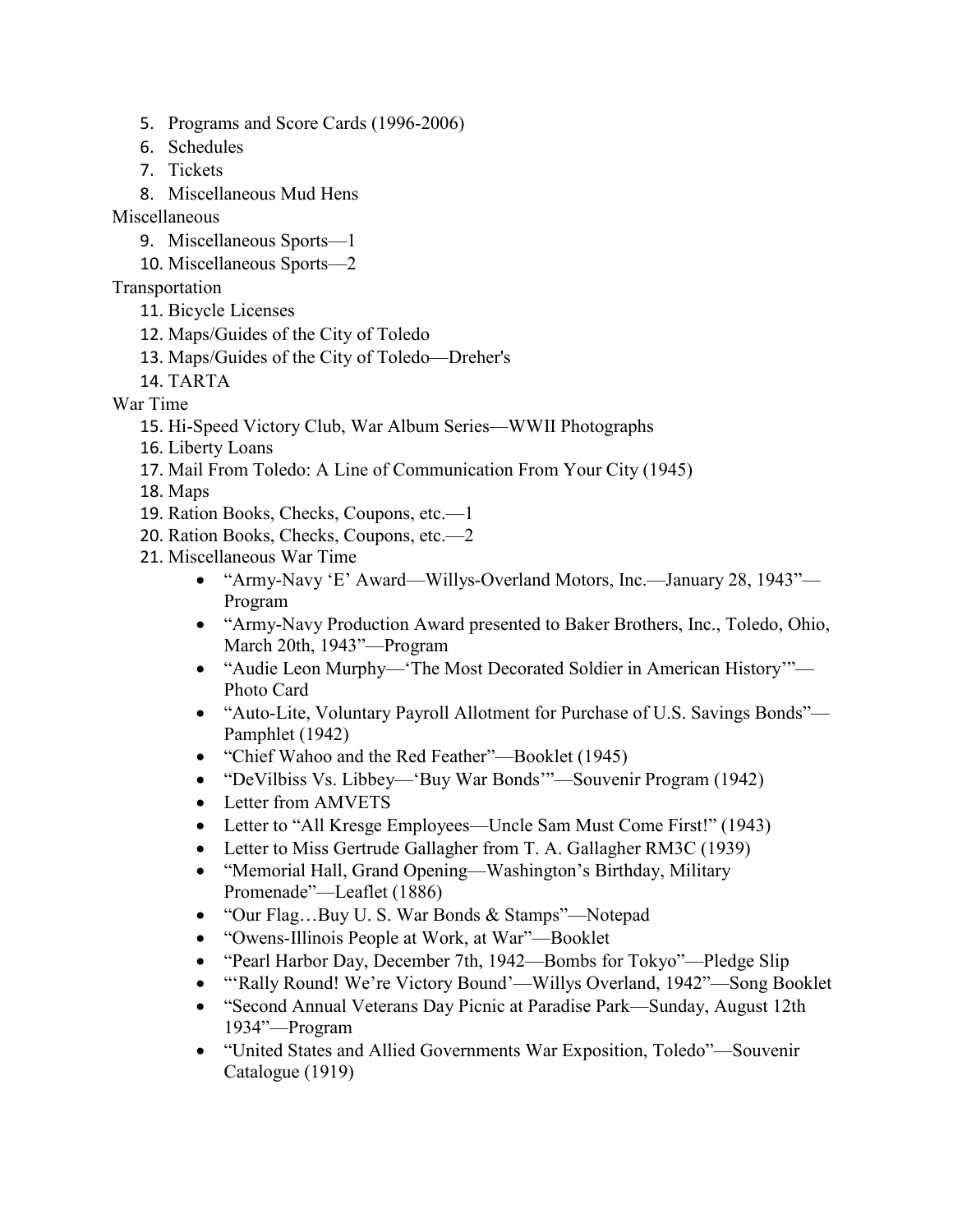• "War Songs, dedicated to the G. A. R., the Woman's Relief Corps., and the Sons of Veterans."—Booklet

Mud Hens—Plastic Cups Miscellaneous (Sports) Artifacts Miscellaneous War Time Artifacts

- "Captain Charles A. Lindbergh Trained At U.S. Army Flying Schools"—Framed Print
- "For Mothers of Defenders of Liberty—Presented by City of Toledo"—Pin
- "For Mothers of Defenders of Liberty—Presented by City of Toledo, 5008"—Pin
- "For Outstanding Achievement, 1942-1944—Army E Navy—Doehler Toledo"—Letter Opener
- "Pour Le Merite, WHS"—Pin
- "Pour Le Merite, WHS"—Pin
- "Pour Le Merite, SHS"—Pin
- "Royal B. Binzer, Toledo, Ohio—Good Luck"—Coin
- "U.S. Liberty Loan Committee—2418—Toledo, O."—Pin
- "U.S. Liberty Loan Committee—3229—Toledo, O."—Pin
- "U.S. Liberty Loan Salesman, Fourth Loan—457"—Pin
- "U.S. Liberty Loan Salesman, Fourth Loan—3755"—Pin
- Victory, World War 1917-1918—Liberty Loan, Toledo"—Pin

### **Box 40:**

Bowling—Assorted Glasses Golf—Assorted Glasses College Sports—Assorted Glasses High School Sports—Assorted Glasses Miscellaneous (Sports)—Assorted Glasses

## **Box 41 (Oversized Artifacts):**

Folders:

Civic Pride

1. Ohio Sesqui-Centennial—Plate

Education

- 2. Christmas Greeting from Mariam and Ward Canaday
- 3. DeVilbiss High School—The Prism (1940-1942)
- 4. "Jesup W. Scott High School"—Diploma (1935)
- 5. Libbey High School—1946 Year Book
- 6. "The Ohio State University"—Diploma (1932)
- 7. "Toledo Public Schools"—Elementary Grades Diploma (1923)
- 8. The University of Toledo—The Blockhouse Yearbook (1947)
- 9. The University of Toledo—University Hall Plate
- 10. Miscellaneous Education
	- "Metals and Honors Received In Nathan Hale School By Virginia Sakel"
	- "Toledo High School"—Diploma (1913)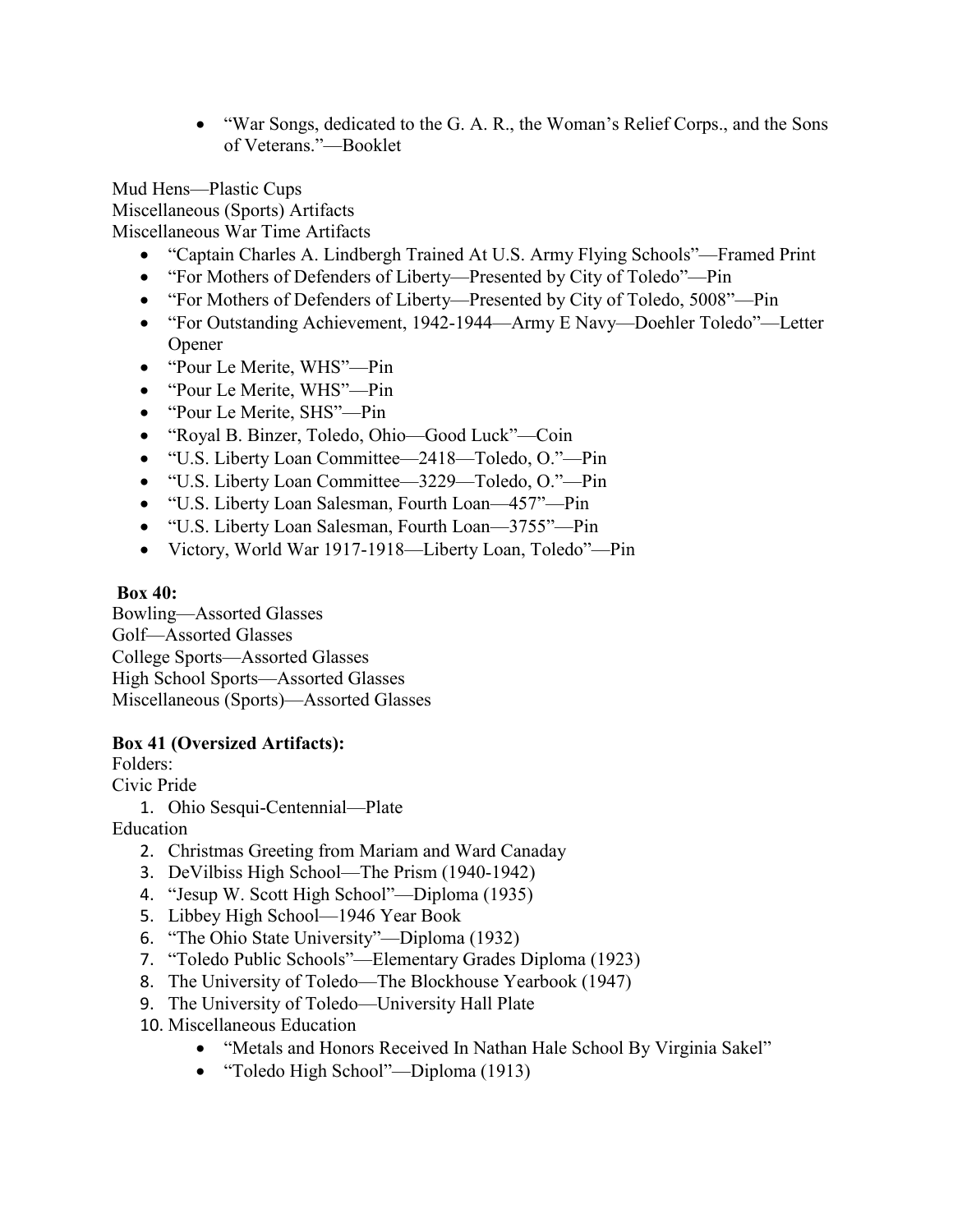• "Who's trying to ruin our schools?"—Article reprinted from September 1951 McCall's

**Events** 

11. 1989 Old West End Festival—Poster

Local/Regional History

12. George Washington Portrait Print Poster

# **Box 42 (Oversized Artifacts):**

Folders:

Entertainment

- 1. "Cresceus, World Champion Trotter, and Owner-Driver, George H. Ketcham"—Framed Print
- 2. Horse Race Framed Photograph
- 3. Miscellaneous Entertainment—1
	- "Nelson Eddy exclusively on Columbia Records"—Print
	- Photograph of Fran Allison

Events

4. Apollo Missions—Posters and Record

Government

5. Marcy Kaptur—1

Local/Regional History

- 6. "History of Railroading"—Poster
- 7. Toledo History Poster (1973)
- Publication
	- 8. "The Blade's Page of Opinion: What More Is Freedom Than The Right Of Any Man To Argue Against Freedom?", 7/4/1951

Recreation

- 9. "Savanna: Wild and Free at the Toledo Zoo"—Poster
- 10. "Stack and Flag Chart"—Poster (Seaway-Ocean Fleets and Great Lakes Fleets)

# **Box 43 (Oversized Artifacts):**

Folders:

Entertainment

- 1. Miscellaneous Entertainment—2
	- "Program of the Dedication of the New Buildings of the Toledo Museum of Art..." (1933)
	- RCA Victor "45"—"Hello Bluebird" and "Till I Waltz Again With You" by Teresa Brewer
	- "The Sound of Music"—Storybook (1965)

Events

2. "Parkview Hospital and its Auxiliary present A Carnival of Bach"—Poster Government

3. Board of County Commissioners, Lucas County, Ohio—Framed Proclamation

4. Marcy Kaptur—2

Local/Regional History

5. The Friends of the Toledo-Lucas Country Library—Historic Calendars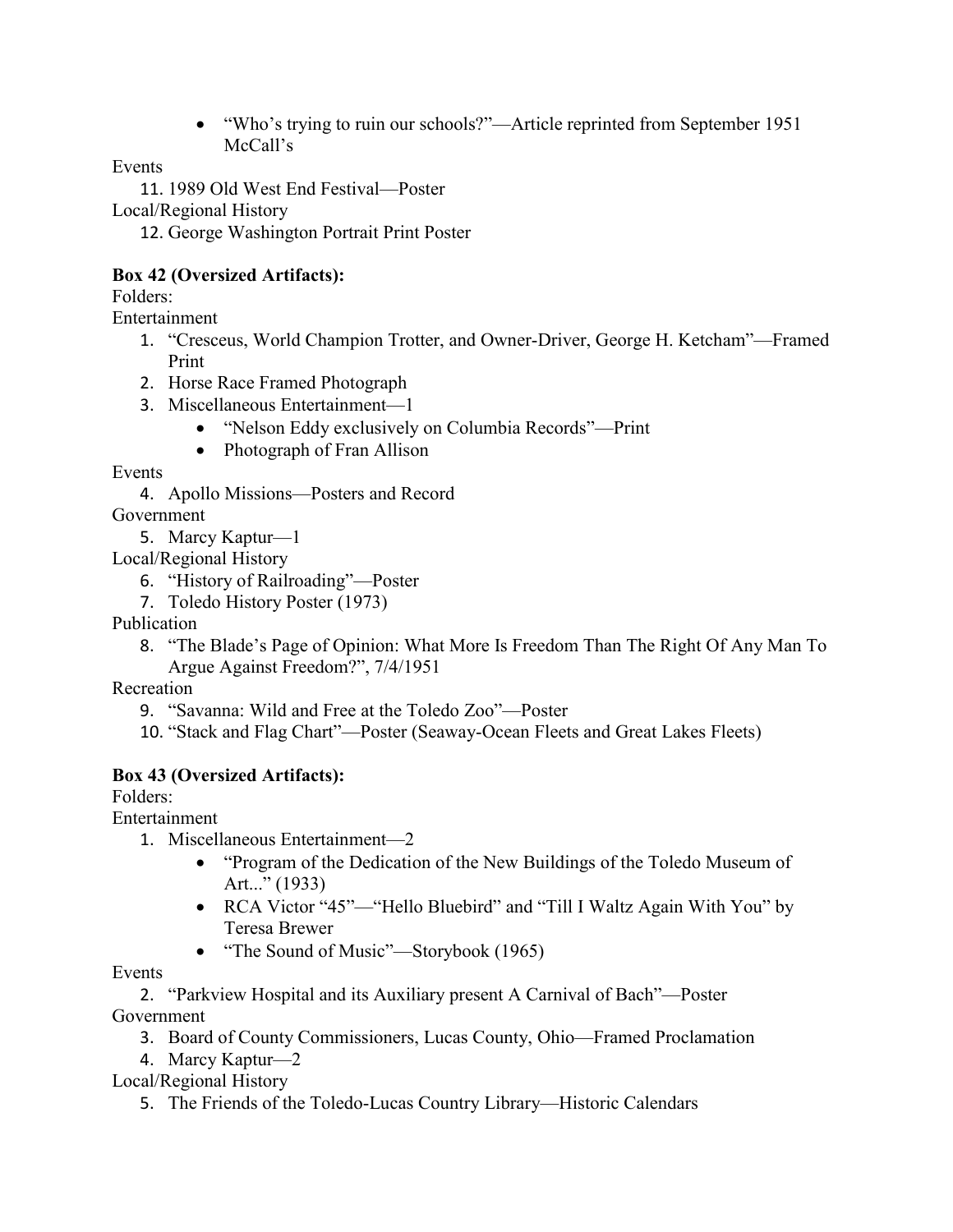- 6. Miscellaneous Local/Regional History
	- "History and Atlas of Lucas County, Ohio" (1901)
	- "Ohio People and Transportation, 1790-1920"—Illustrations
	- "Toledo: A Review of the Commercial, Industrial, Residential and Other Interests of the Great City of the Lakes" (1903-1904)
	- "Toledo, Ohio: A Presentation of Her Resources, Achievements and Possibilities" (Published by Toledo Times; 1914-15)
	- "Washington Twp."—Maps

### Religion

- 7. Religious Calendars
- 8. Miscellaneous Religion
	- "America's Anthem of Peace—The National Prayer by Louis Coleman St. Claire, Irma Wocher Woollen—Song Book
	- "Church of St. Peter—In Memory of My First Communion—Toledo, Ohio, 1905"—Photograph
	- "Copy of the Instrument written at the request of the Very Illustrious, José Polo Benito, Dean of the Holy Primate Cathedral of Toledo, Spain, on the  $7<sup>th</sup>$  day of June of the year 1934"
	- "Queen of the Holy Rosary Cathedral, Toledo, Ohio"—Booklet

## **Box 44:**

### Folders:

Local/Regional History

- 1. Map of the City of Toledo in 1852
- 2. Posters

**Organizations** 

- 3. Miscellaneous Organizations
	- "Central Labor Union of Toledo & Vicinity"—Official 1947 Year Book
	- "The Toledo Bugle Corps., Toledo, Ohio."—Framed Photograph
	- "United Association, Journeymen Plumbers, Gas and Steam(?) Fitters, Toledo, Ohio"—Photograph

Publications

4. The Toledo Blade—Bags

Recreation

- 5. Cedar Point—Raptor Poster (1994)
- 6. "Pandas—Toledo Zoo, 1988"—Poster
- 7. The Toledo Zoo

Society

8. Framed Photograph

## **Box 45:**

*The Advertiser*, South Toledo, 3/21/1879 *Toledo Daily Blade*, Supplement, 11/18/1893 *The Toledo Sunday Times*, "Mud Hens Win Pennant", 9/25/1927 *The Toledo News Bee*, "Hens Nose Out Hoosiers", 6/29/1928 Local clippings, 1937, 1960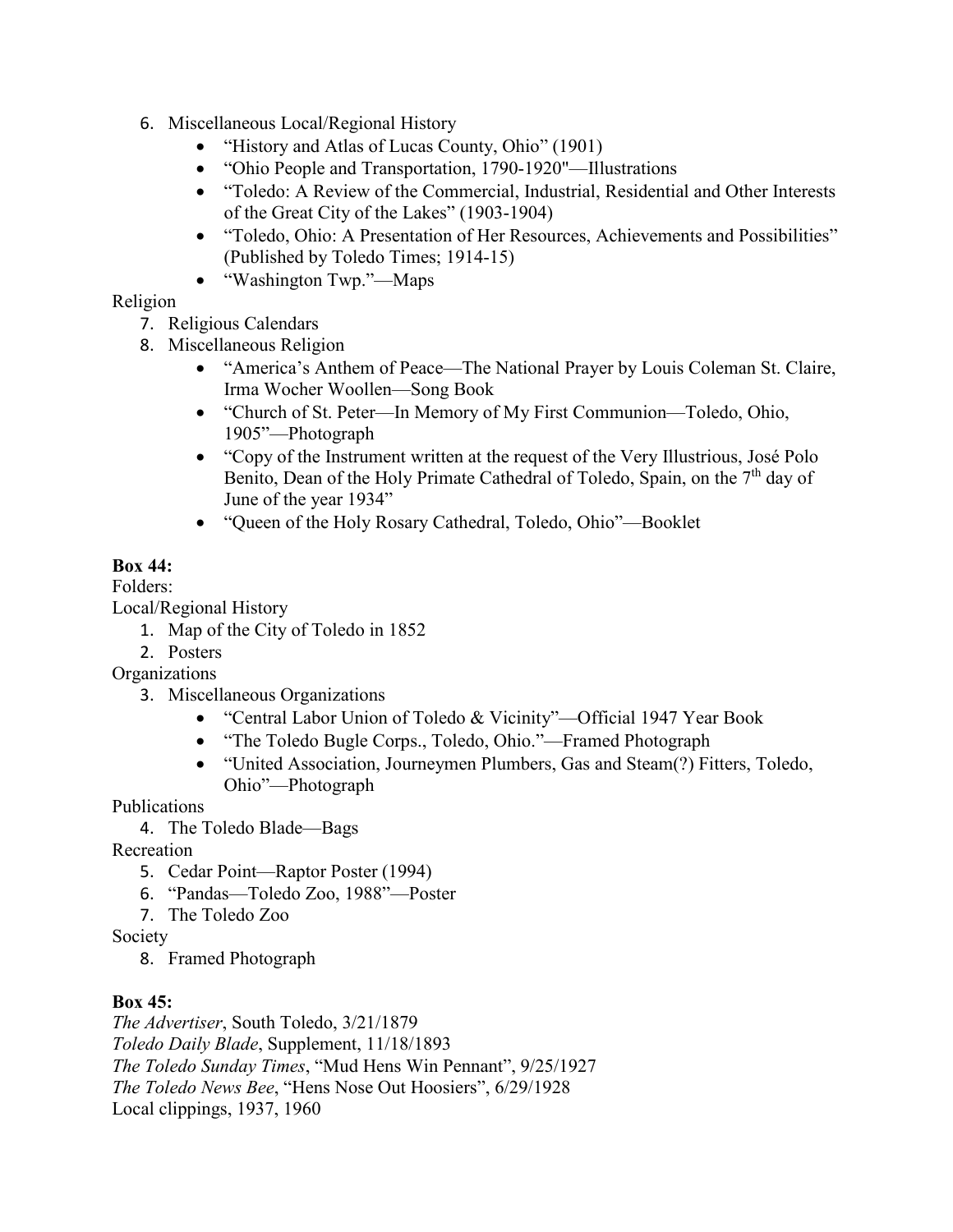*Toledo Blade*, WWII Maps, 5/24/1943-5/29/1943 *News Map*, Overseas Edition, 6/21/1943 *The Toledo Times*, "Invasion Starts; Yanks and British Land Along Coast of France", 6/6/1944 *Toledo Blade*, "Roosevelt Funeral Tomorrow", 4/13/1945 *The Toledo Times*, "President Roosevelt Dies; Harry Truman Takes Oath", 4/13/1945 *Toledo Blade*, "European War is Over", 5/8/1945 *The Toledo Times*, "Japs Accept Defeat; MacArthur to Rule; Draft Calls Reduced", 8/15/1945 *Toledo Blade*, "Gasoline Taken Off Ration List; Japs Ordered to Manila for Terms", 8/15/1945 *Toledo Blade*, 1/2/1947 *Toledo Blade*, Sunday inserts, 1949, 1984 *Toledo Blade*, "Review: The Late President and the New President", 11/24/1963 *Toledo Blade*, "Johnson Sees Defense, Congress Chiefs; Nation's Leaders Bow at Kennedy Bier", 11/24/1963 *Toledo Blade*, "Mourning U.S. Buries Kennedy; World's Statesmen Pay Tribute", 11/25/1963 *Toledo Blade*, "Four Days That Shook the World", 12/8/1963 *Toledo Monitor*, "Toledo Negroes May Demonstrate", 7/22/1965 *Toledo Blade*, "Americans Walk on Moon With World as Witness", 7/21/1969 *The Toledo Times*, "Nixon Resigns", 8/9/1974 *The Toledo Times*, "Apollo-Soyuz: Space Bear Hug", 7/18/1975 *Toledo Blade*, "Reagan Shot. Wounded by Gunman; Press Secretary, 2 Other Men Also Hit", 3/30/1981 *Toledo Blade*, "Blizzard '78", 2/3/78 *Toledo City Paper*, 5/25/2005-5/31/2005 *Toledo Free Press*, 6/8/2008 *The Blade*, "Meet You at Tiedtke's", 11/28/76 *The Bowling Anchor*, "Chevrolet Sponsors PBA National Event", 2/1995 *The Blade*, "Mudhens Magic", 9/18/05 *The Blade*, "National Open Golf Tournament", 6/9/57 *The Blade*, "Jeepers- Has it Really Been a Half-Century?", 11/11/90 *Toledo Tribune*, 3/25/32 *The Blade*, "Lindy's Baby is Kidnapped", 3/2/32 *Detroit Times*, "Great Britain Declares War!", 9/3/39 *United States Gazette*, "For The Country", 9/6/1815 *Rand, Avery & Co.* "Bunker Hill Centennial", 6/17/1875 *The Toledo News- Bee*, 7/31/1916 *The Toledo Times*, "White Flag Bears Approach Battle Front Under Darkness", 11/8/1918 *Monroe Evening News*, "Early Returns Hold Attention", 11/6/1928 *The Toledo Times*, "Germans Invade Belgium, Holland and Luxembourg; Warplanes Raid Brussels", 5/10/1940 *The Toledo Blade*, "Japan Attacks Hawaii, Manila", 12/7/1941 *Chicago Herald American*, "Surrender Day," Jap Surrender Souvenir Edition, 9/1/1945 *The Campus Collegian*, "Homecoming Plans are Set", 10/13/1950 *The Campus Collegian*, "Greenwood's Resignation Accepted, Dunn New Varsity Coach", 11/2/1951 *The Campus Collegian*, "Kennedy's Tour Adds University to Agenda", 11/4/1960 *The Toledo Blade*, "The 1979 U.S. Open Toledo", 6/10/1979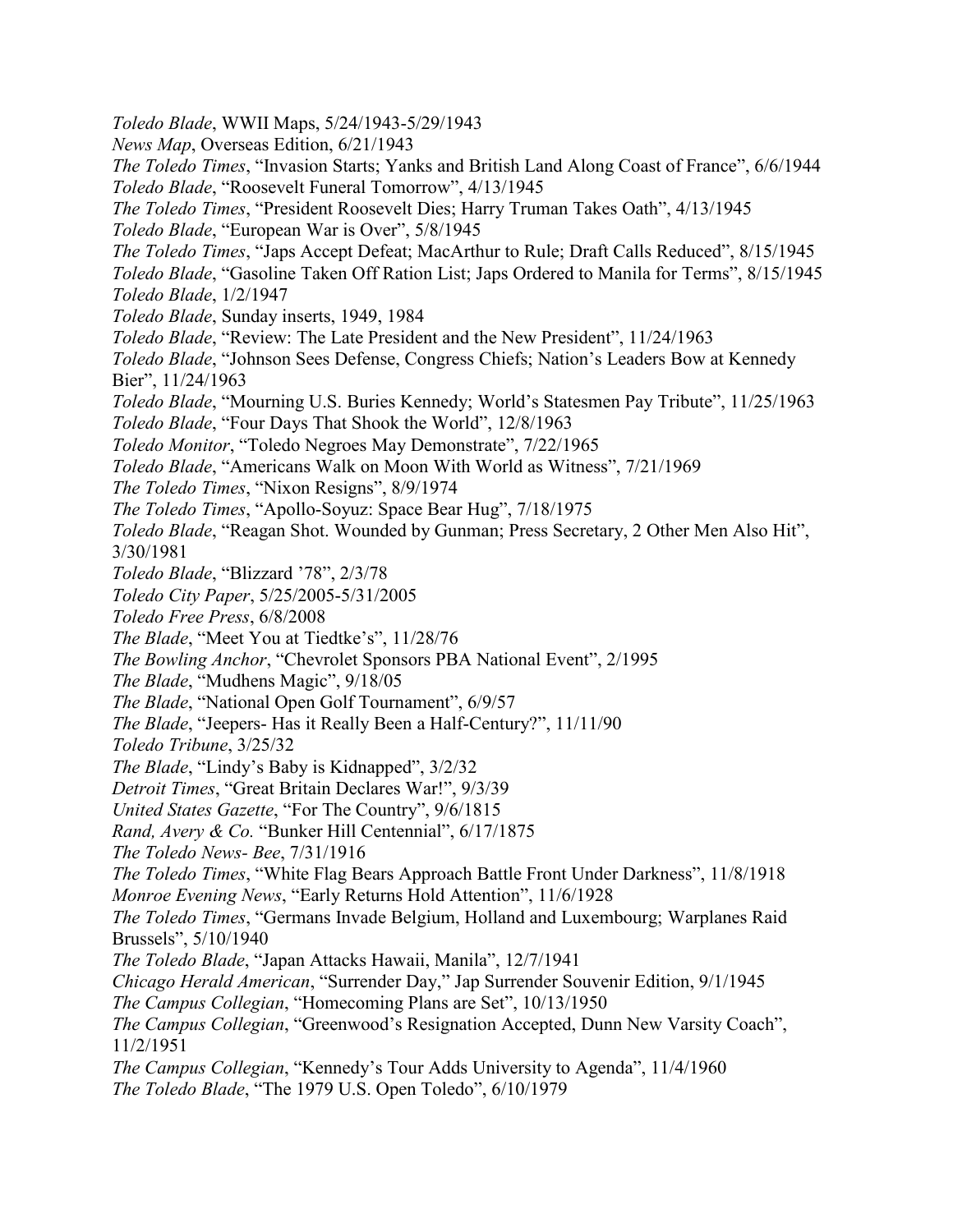*Toledo Magazine*, "Stop Laughing and Learn to love the Mud Hens", 5/13/1984 *Action Toledo*, "Variety of Spring Activates Planned for Riverfront", 5/1985 *Toledo Magazine*, "The Year the Mud Hens won the Junior World Series", 10/4-10/1987 *The Blade*, "75th PGA Championship", 8/12-15/1993 *The Rocket Report*, "Rocket Unbeaten in Mac", 11/1996 *The Toledo Commercial*, No. 265, 2/4/1880 *The Blade*, Special Issue, "Our All-American City," 6/17/1998

## **Box 46:**

Folders:

Publications

- 1. *The Blade* (12/19/1835; 6/28/1941; 12/8/1941; 5/8/1945; 10/10/1954; 8/14/1955; 11/9/1960; 4/23/1968)
- 2. *The Blade* (8/9/1974; 8/10/1974; 9/12/1976; 8/5/1979; 8/19/1979; 6/30/1985; 1/7/1987; 6/28/1987)
- 3. *The Blade* (3/28/1992; 9/4/1995; 4/2/2000; 6/22/2003; 4/3/2008; 9/9/2008; 2013(?); 12/8/2013; 9/9/2014; 8/7/2016)
- 4. *Toledo Free Press* (3/30/2008; 10/11/2009)
- 5. *Toledo Magazine* (Week of…2/9-15/1986; 3/23-29/1986; 5/10-16/1987; 9/6-12/1987; 3/5-11/1989; 7-8/29-4/1990; 3/1-7/1992)
- 6. *The Toledo News-Bee* (5/23/1934; 11/28/1935; 5/28/1936; 5/29/1937)
- 7. *The Toledo Times* (10/20/1944; 8/13/1945; 8/14/1945; "Toledo Times Football Schedules")
- 8. Miscellaneous Publications
	- *Toledo Morning Times*, "Pershing's Own Story of America in the War", 1/18/???? (Post-WWI)
	- *Toledo Sunday Times*, 9/22/1935
	- Magazine clippings, the Dionne quintuplets (1948)
	- *Toledo Monitor*, "Scott Park Proposed as TU College Site", 3/3/1966
	- *Autumn Tidbits*, 10/17/1957
	- *The West End Herald*, 9/4/1930
	- *Shopper-Herald*, 6/6/1940
	- *The Toledo Sports Roundup*, "Libbey Under Fire", 11/18/1966
	- *The Collegian*, "\$39.7 million SeaGate Centre opens today", 3/27/1987
	- *Action Toledo*, 9/1985
	- *The Detroit News Sunday Magazine*, "George Kell Appraises the Tigers", 8/11/1968
	- *The Detroit News*, "Baseball Guide and Other Sports Features", 4/11/1961

## **Box 47:**

Folders

Local/Regional History

1. Illustrated Toledo Poster (1986)

Religion

2. Upton Evangelical United Brethren Church—Plate Sports